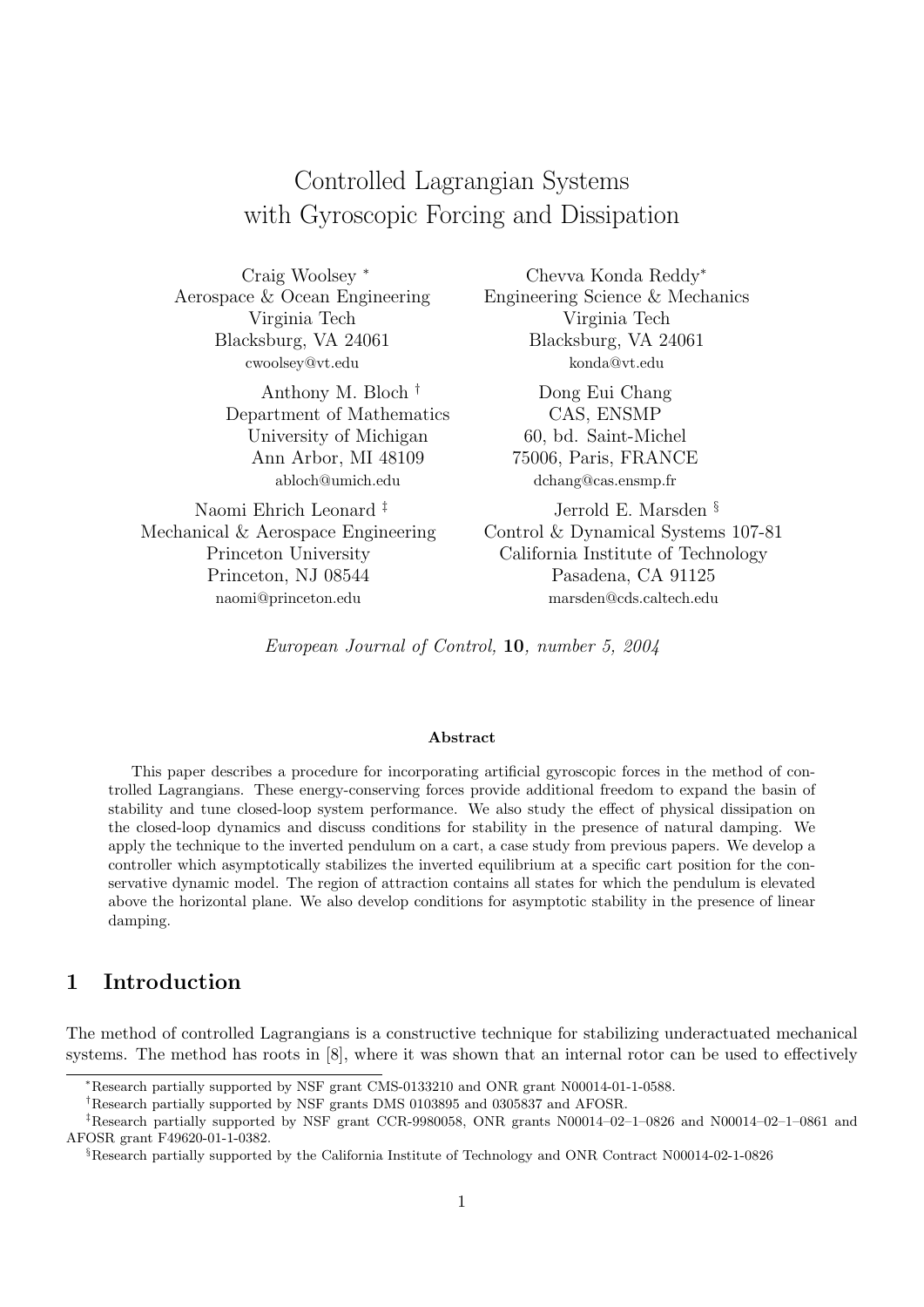shape the kinetic energy of a spacecraft in order to stabilize steady rotation about the intermediate principal axis of inertia. As initially developed by Bloch, Leonard, & Marsden [9, 10, 13], the method of controlled Lagrangians provides a kinetic-shaping control design tool for a class of underactuated mechanical systems which exhibit an abelian Lie group symmetry in the input directions. This class includes the spacecraft example described above and the classic inverted pendulum on a controlled cart. Later work on controlled Lagrangians [6, 11] introduced additional control freedom by allowing potential shaping and by relaxing the symmetry condition on the original and feedback-modified potential energy. Still more control freedom may be introduced by allowing for generalized gyroscopic forces in the closed-loop dynamics. Gyroscopic control forces predate the method of controlled Lagrangians, appearing in the work of [28] and later in the developments of [7]. In related earlier work in [27], Poisson control systems were introduced and studied.

Concurrent with the development of the method of controlled Lagrangians, others have explored kinetic shaping in more general settings. A very reasonable question is: What are the general conditions under which a feedback-controlled, underactuated mechanical system is Lagrangian or Hamiltonian? That is, without imposing any *a priori* requirements on an underactuated mechanical system, when is it possible to choose feedback such that the closed-loop equations are Lagrangian or Hamiltonian? This question was addressed in [2] and [20] on the Lagrangian side and in [4] and [25] on the Hamiltonian side. The question is one of feedback equivalence; one obtains conditions in the form of partial differential equations.

Chang [17] investigated the use of artificial gyroscopic forces to enhance the controlled Lagrangian design process in some depth. An example, involving stabilization of an inverted pendulum on a rotor arm, illustrated the utility of this idea. In [18], the appearance of generalized gyroscopic forces in the controlled Lagrangian dynamics was related explicitly to a modification of the dynamic structure in the Hamiltonian setting. It was also shown in [18] that the most general formulation of the method of controlled Lagrangians, in which one places no prior restrictions on the class of eligible mechanical systems, is equivalent to the interconnection and damping assignment, passivity based control (IDA-PBC) technique described in [4] and [25].

While it is important and worthwhile to understand feedback equivalence of general Lagrangian and Hamiltonian systems, there are advantages in restricting one's view to a smaller class of systems. For example, the control design procedure defined in [13] is algorithmic and does not rely on case-by-case solution of a set of PDEs. In this paper, we continue in this spirit and restrict the form of kinetic energy modifications to that described in [13]. We also allow forces due to a modified potential energy in the closed-loop dynamics, as in [6], as well as artificial gyroscopic forces. The approach strikes a physically motivated balance between the algorithmic simplicity of the method described in [6, 13] and the elegance and generality of [18].

We apply the technique to the inverted pendulum on a cart system, a case study from previous papers. A feedback control law is derived which makes the desired equilibrium a strict minimum of the control-modified energy. In the absence of physical damping, the control law provides stability in a basin that includes all states for which the pendulum is elevated above the horizontal plane. The addition of feedback dissipation provides asymptotic stability within this same stability basin. This region of attraction is larger than any given earlier by the method of controlled Lagrangians. Two features distinguish the present example from our previous results and those of others, such as Acosta, Ortega, & Astolfi [1], Auckly, Kapitanski, & White [2], and Hamberg [20]. First, the closed-loop Lagrangian system includes artificial gyroscopic forces. Second, we consider the issue of physical damping in detail and study its effect on the closed-loop dynamics.

Modifying kinetic energy through feedback affects the manner in which damping enters the system. The problem is well-illustrated by the cart-pendulum example. Even though the desired equilibrium is a strict minimum of the control-modified energy, simple Rayleigh dissipation makes the closed-loop system unstable. Careful analysis shows that asymptotic stability may be recovered through an appropriate choice of feedback dissipation, however it is not "automatic." Working in the Hamiltonian setting, Gómez-Estern & van der Schaft [19] suggest procedures for recovering asymptotic stability in systems with feedback-modified kinetic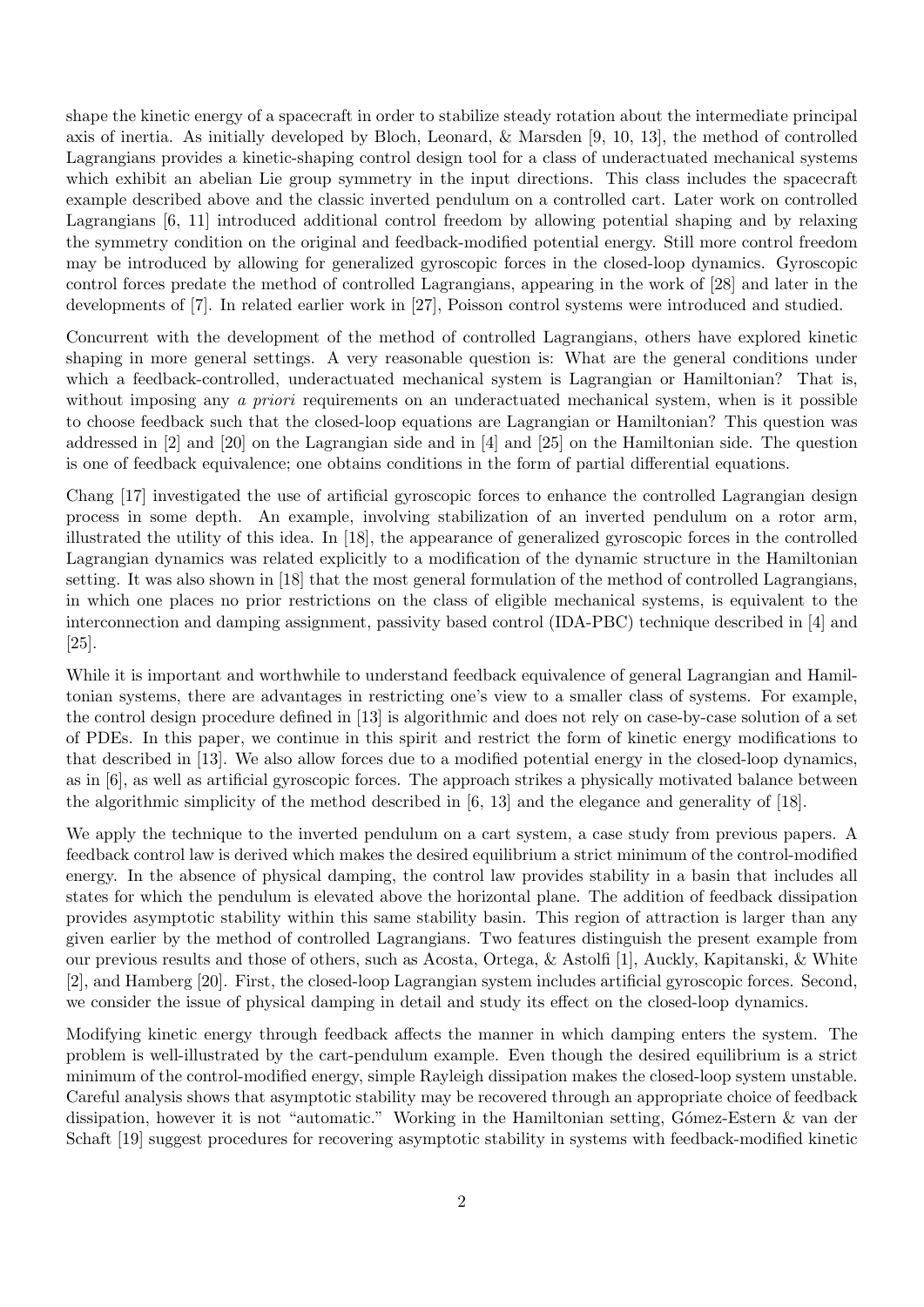energy. An essential requirement is that the system satisfy a dissipation condition involving the original and modified kinetic metrics and a matrix of damping coefficients. As an alternative to this type of controller re-design, one may attempt to address the issue of damping during the matching process, as in [3].

The controller presented here has been implemented experimentally [26]. For the experimental apparatus, the damping of the pendulum motion is well-modeled as linear in angular rate. The damping of the cart's motion, however, follows a nonlinear friction model. Static friction degrades the energy-shaping controller's local performance by inducing limit cycle oscillations. A well-designed linear state feedback control law, on the other hand, eliminates these oscillations. To recover the best features of both controllers (the large region of attraction and good local performance), a switching control law was successfully implemented. These experimental results further illustrate the importance of considering physical dissipation in systems whose kinetic energy has been modified through feedback.

Section 2 reviews details of the method of controlled Lagrangians as it was originally presented in [6, 13]. In particular, this section defines the form of the closed-loop kinetic energy metric, a form inspired by geometric mechanics. Section 3 describes how to include artificial gyroscopic forces and presents a general procedure for "matching" the original dynamic equations with the closed-loop equations. Section 4 explains how additional external forces, such as physical damping or feedback dissipation, affect the control-modified energy. Section 5 describes control design and stability analysis for the example of a pendulum on a cart. We discuss conclusions and future directions in Section 6.

# 2 Review of the Controlled Lagrangian Formulation

This section provides a brief introduction to the method of controlled Lagrangians. One begins with a Lagrangian mechanical system with Lagrangian  $L = K - V$ , where K is the uncontrolled kinetic energy and V is the uncontrolled potential energy. We modify both kinetic and potential energy to produce a new controlled Lagrangian. We also allow generalized gyroscopic forces in the closed-loop system; these correspond to a modified dynamic structure when one passes to the Hamiltonian setting [18].

The Setting. Suppose the system has configuration space Q and that an abelian Lie group G acts freely and properly on Q. (See [22] or [23] for a brief discussion of Lie groups and group actions.) The goal of kinetic shaping is to control the variables lying in the shape, or orbit, space  $S = Q/G$  using controls that act directly on the variables lying in G. This approach differs from the idea of locomotion via shape change, where one controls the shape variables in order to effect group motions; see [5] or [16], for example.

Assume that  $K: TQ \to \mathbb{R}$  is invariant under the given action of G on Q. The modification of L involves changing the metric tensor  $g(\cdot, \cdot)$  that defines the kinetic energy  $K = \frac{1}{2}$  $\frac{1}{2}g(\dot{q}, \dot{q})$ . The tangent bundle  $TQ$  can be split into a sum of horizontal and vertical parts defined as follows: for each tangent vector  $\mathbf{v}_q$  at a point  $q \in Q$ , we can write a unique decomposition

$$
\mathbf{v}_q = \text{Hor}\,\mathbf{v}_q + \text{Ver}\,\mathbf{v}_q,
$$

such that the vertical part is tangent to the orbit of the G-action and the horizontal part is the metric orthogonal to the vertical space; that is, it is uniquely defined by requiring that

$$
g(\mathbf{v}_q, \mathbf{w}_q) = g(\text{Hor } \mathbf{v}_q, \text{Hor } \mathbf{w}_q) + g(\text{Ver } \mathbf{v}_q, \text{Ver } \mathbf{w}_q). \tag{1}
$$

for every  $\mathbf{v}_q, \mathbf{w}_q \in T_qQ$  and that  $\text{Ver } \mathbf{v}_q$  and  $\text{Ver } \mathbf{w}_q$  are vertical. Figure 1 depicts the decomposition of  $T_qQ$ into the horizontal space Hor<sub>q</sub> and the vertical space Ver<sub>q</sub>. Define local coordinates  $x^{\alpha}$  for  $Q/G$  and  $\theta^{a}$  for G. (In examples, the latter coordinates are often cyclic; hence the notation  $\theta^a$ .) The kinetic energy may be written as

$$
K = \frac{1}{2}g_{\alpha\beta}\dot{x}^{\alpha}\dot{x}^{\beta} + g_{\alpha b}\dot{x}^{\alpha}\dot{\theta}^{b} + \frac{1}{2}g_{ab}\dot{\theta}^{a}\dot{\theta}^{b},
$$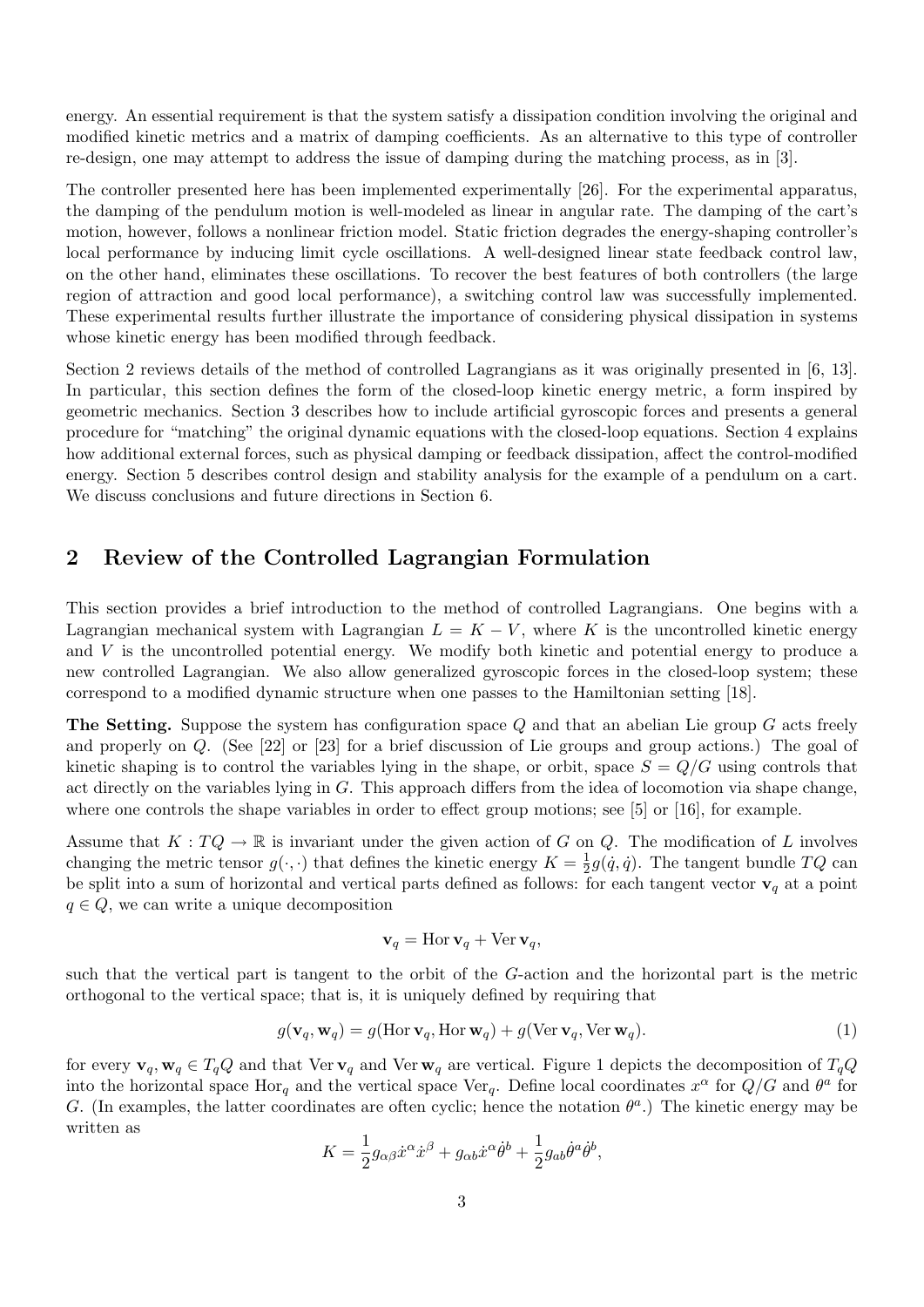#### Figure 1: Decomposition of  $T_qQ$ .

where  $g_{\alpha\beta}, g_{\alpha b}$ , and  $g_{ab}$  are the local components of  $g(\cdot, \cdot)$ . Requirement (1) may be thought of as a block diagonalization procedure or "completing the square," since it suggests rewriting the kinetic energy in the form

$$
K = \frac{1}{2}(g_{\alpha\beta} - g_{\alpha a}g^{ab}g_{b\beta})\dot{x}^{\alpha}\dot{x}^{\beta} + \frac{1}{2}g_{ab}(\dot{\theta}^a + g^{ac}g_{c\alpha}\dot{x}^{\alpha})(\dot{\theta}^b + g^{bd}g_{d\beta}\dot{x}^{\beta}).
$$
\n(2)

(Note: If  $[g_{ab}]$  represents the matrix form of the tensor  $g_{ab}$  then  $[g^{ab}]$  is the matrix inverse of  $[g_{ab}]$ .) Let the pair  $(\dot{x}^{\alpha}, \dot{\theta}^{\dot{a}})$  represent the local expression for velocity  $\mathbf{v}_q$ . Then

$$
\text{Ver}\,\mathbf{v}_q = (0, \dot{\theta}^a + g^{ab}g_{\alpha b}\dot{x}^{\alpha})\tag{3}
$$

$$
\text{Hor } \mathbf{v}_q = (\dot{x}^\alpha, -g^{ab} g_{\alpha b} \dot{x}^\alpha). \tag{4}
$$

The given choice of horizontal space coincides with that given by the mechanical connection. Let  $\mathfrak g$  denote the Lie algebra of G. The mechanical connection  $\zeta$  is a Lie algebra-valued, vertical one-form, i.e., a map from  $TQ$  to  $\mathfrak g$  which annihilates the horizontal component of velocity,

$$
\zeta(\mathbf{v}_q) = \zeta(\text{Ver } \mathbf{v}_q) \in \mathfrak{g}.
$$

Let  $\xi_Q$  denote the infinitesimal generator corresponding to an element  $\xi \in \mathfrak{g}$ . For each  $\xi \in \mathfrak{g}$ ,  $\xi_Q$  is a vector field on the configuration manifold Q and its value at a point  $q \in Q$  is denoted  $\xi_Q(q)$ . In coordinates, the infinitesimal generator  $[\zeta(\mathbf{v}_q)]_Q(q) \in T_qQ$  corresponds to  $(0, g^{ab}g_{\alpha b}\dot{x}^{\alpha})$ . This term appears as the "velocity shift" in the expressions (3) and (4). For a thorough discussion of the mechanical connection, and its relationship to more general connection forms, see [5].

The Controlled Lagrangian. An essential feature of the controlled Lagrangian is the feedback-modified kinetic energy. The modification consists of three ingredients:

- 1. a different choice of horizontal space, denoted  $\text{Hor}_{\tau}$ ,
- 2. a change  $g \to g_{\sigma}$  of the metric acting on horizontal vectors, and
- 3. a change  $g \to g_\rho$  of the metric acting on vertical vectors.

The first ingredient above can be thought of as a shift in the mechanical connection. Let  $\tau$  be a Lie algebravalued, G-equivariant *horizontal* one-form on  $Q$ ; that is, a one-form with values in the Lie algebra  $\mathfrak g$  of  $G$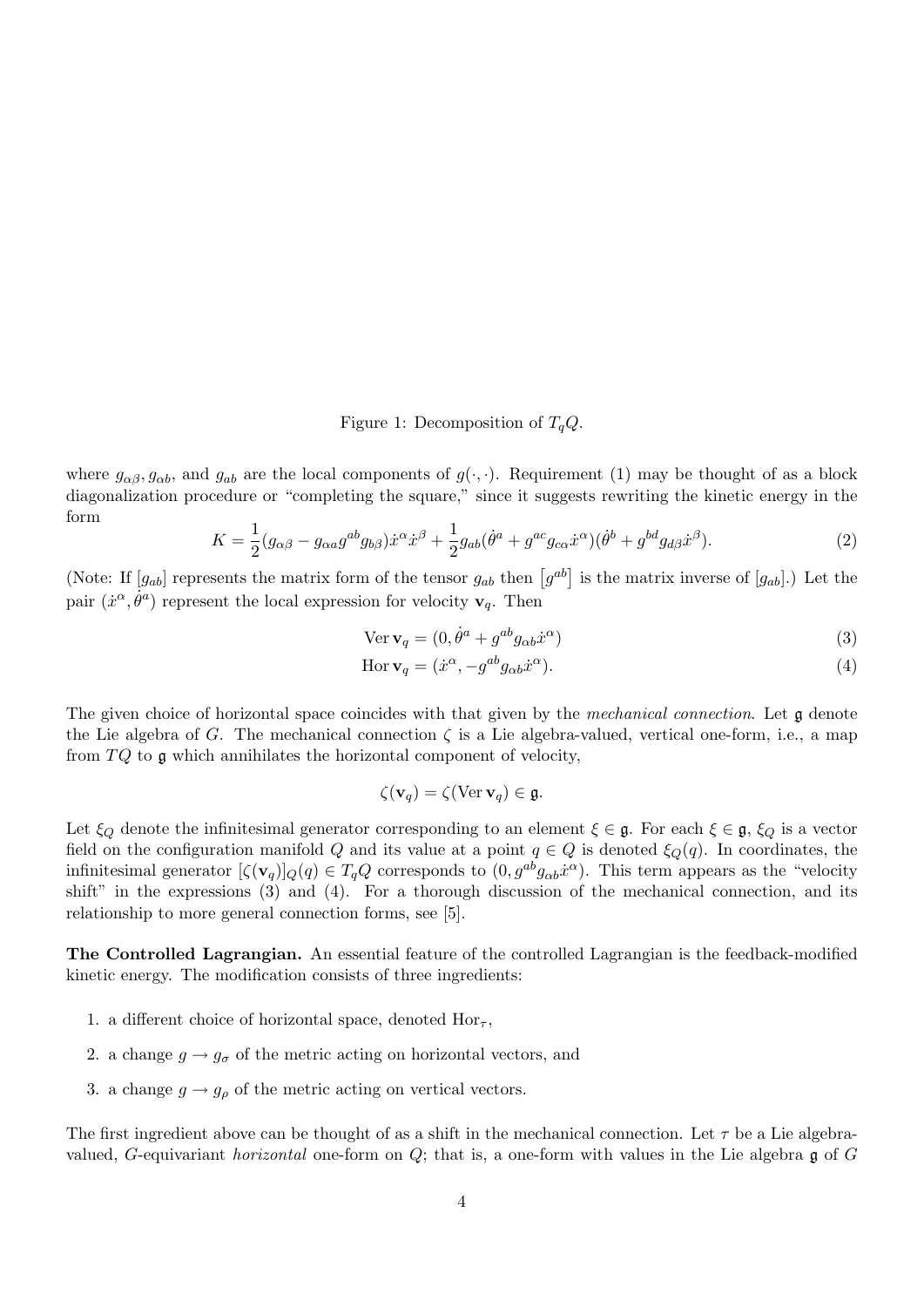that annihilates vertical vectors.<sup>1</sup> The  $\tau$ -**horizontal space** at  $q \in Q$  consists of tangent vectors to Q at q of the form  $\text{Hor}_{\tau} \mathbf{v}_q = \text{Hor}_{\mathbf{v}_q} - [\tau(\mathbf{v})]_Q(q)$ , which also defines the  $\tau$ -*horizontal projection*  $\mathbf{v}_q \mapsto \text{Hor}_{\tau} \mathbf{v}_q$ . The  $\tau$ -vertical projection operator is defined by Ver<sub> $\tau$ </sub> v<sub>q</sub> = Ver v<sub>q</sub> +  $[\tau(v)]_Q(q)$ . The left half of Figure 2 depicts the role of  $\zeta$  in the original decomposition; the right half depicts the analogous role of  $\tau$  in defining the new decomposition.

Figure 2: Original (left) and modified (right) decompositions of  $T_qQ$ .

Given  $\tau$ ,  $g_{\sigma}$ , and  $g_{\rho}$ , define the control-modified kinetic energy

$$
K_{\tau,\sigma,\rho}(\mathbf{v}) = \frac{1}{2} \left[ g_{\sigma} \left( \operatorname{Hor}_{\tau} \mathbf{v}_q, \operatorname{Hor}_{\tau} \mathbf{v}_q \right) + g_{\rho} \left( \operatorname{Ver}_{\tau} \mathbf{v}_q, \operatorname{Ver}_{\tau} \mathbf{v}_q \right) \right].
$$

Assume that  $g = g_{\sigma}$  on Hor and that Hor and Ver are orthogonal for  $g_{\sigma}$ . Then, as shown in [13],

$$
K_{\tau,\sigma,\rho}(\mathbf{v}) = K(\mathbf{v} + \tau(\mathbf{v})_Q) + \frac{1}{2}g_{\sigma}(\tau(\mathbf{v})_Q, \tau(\mathbf{v})_Q) + \frac{1}{2}(g_{\rho} - g)(\text{Ver}_{\tau}(\mathbf{v}), \text{Ver}_{\tau}(\mathbf{v})).
$$
\n(5)

The controlled Lagrangian is

$$
L_{\tau,\sigma,\rho}(\mathbf{v}) = K_{\tau,\sigma,\rho}(\mathbf{v}) - \left(V(q) + \tilde{V}(q)\right)
$$

where  $\tilde{V}(q)$  is an artificial potential function which modifies the effective potential energy in the closed-loop system. We define  $V'(q) = V(q) + \tilde{V}(q)$  to be the complete, control-modified potential energy. Then, using  $(5)$ ,

$$
L_{\tau,\sigma,\rho}(\mathbf{v}) = K(\mathbf{v} + \tau(\mathbf{v})_Q) + \frac{1}{2}g_{\sigma}(\tau(\mathbf{v})_Q, \tau(\mathbf{v})_Q) + \frac{1}{2}(g_{\rho} - g)(\text{Ver}_{\tau}(\mathbf{v}), \text{Ver}_{\tau}(\mathbf{v})) - V'(q).
$$
 (6)

The goal is to determine conditions on the original kinetic energy, on the energy modification parameters  $(\tau, g_{\sigma}, \text{ and } g_{\rho})$ , and on the potential functions V and  $\tilde{V}$  such that a particular choice of feedback yields closed-loop equations which are Euler-Lagrange equations for  $L_{\tau,\sigma,\rho}$ . These conditions are referred to as "matching" conditions. They ensure that no inputs are necessary in uncontrolled directions in order to effect the desired closed-loop dynamics. In examples, the matching conditions often leave freedom in the control parameters which can be used to satisfy conditions for stability.

 $1$ One of the basic requirements of a connection is that, when applied to an infinitesimal generator of the group at any point  $q \in Q$  (say  $\xi_Q(q) \in T_q \text{Orb}(q)$ ) one recovers the Lie algebra element  $(\xi)$ . For this condition to be maintained when  $\tau$  is added to  $\zeta$ , the one-form  $\tau$  must be horizontal; this means that it should vanish when applied to vertical vectors which are vectors of the form  $\xi_Q(q)$ .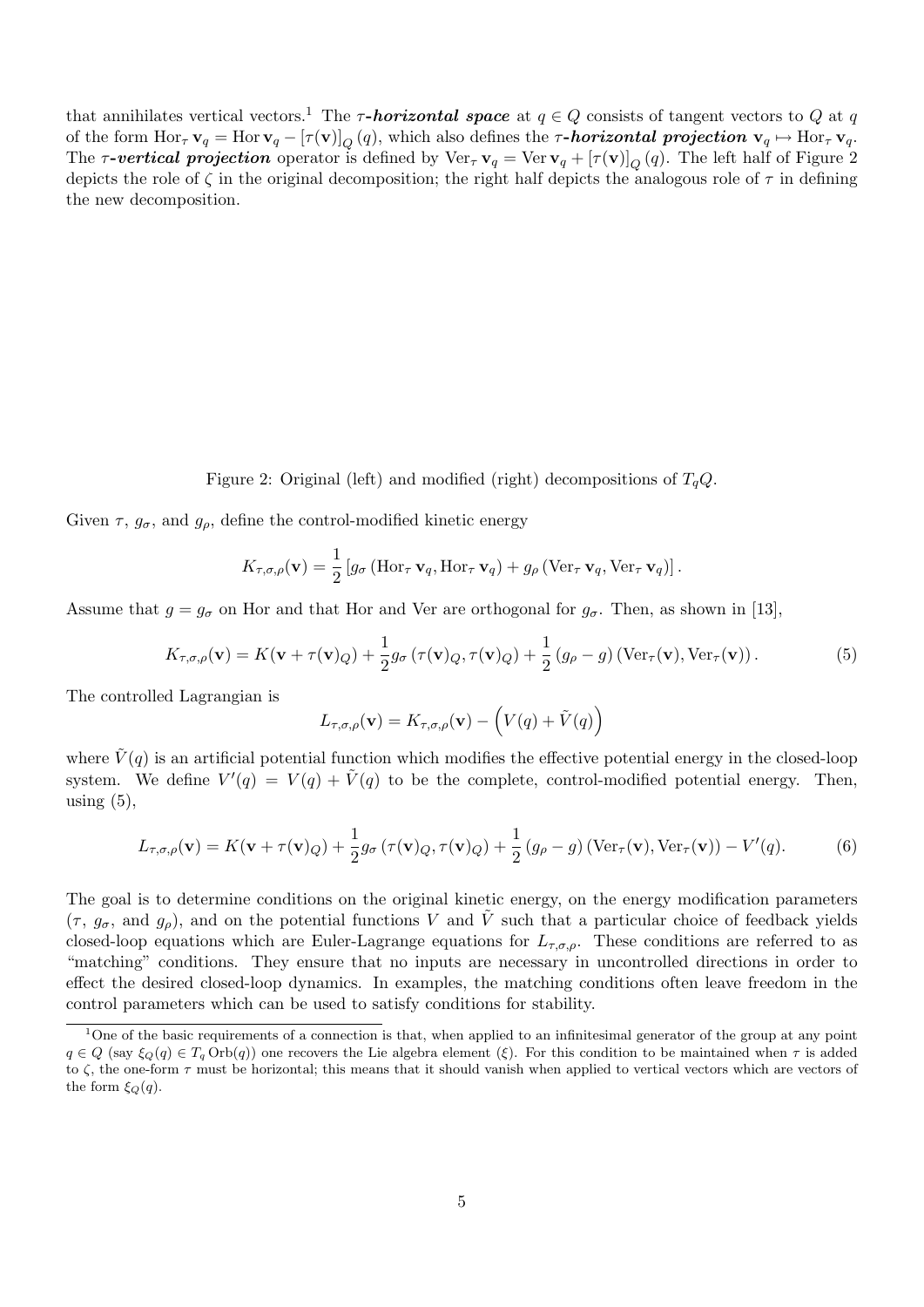### 3 Matching

Assume that the Euler-Lagrange equations hold for a mechanical system with Lagrangian

$$
L(x^{\alpha}, \theta^{a}, \dot{x}^{\alpha}, \dot{\theta}^{a}) = \frac{1}{2} g_{\alpha\beta} \dot{x}^{\alpha} \dot{x}^{\beta} + g_{\alpha b} \dot{x}^{\alpha} \dot{\theta}^{b} + \frac{1}{2} g_{ab} \dot{\theta}^{a} \dot{\theta}^{b} - V(x^{\alpha}, \theta^{a}). \tag{7}
$$

The control effort  $u_a$  enters in the  $\theta^a$  direction so that the open-loop equations of motion are

$$
\frac{d}{dt}\frac{\partial L}{\partial \dot{x}^{\alpha}} - \frac{\partial L}{\partial x^{\alpha}} = 0
$$
\n
$$
\frac{d}{dt}\frac{\partial L}{\partial \dot{\theta}^a} - \frac{\partial L}{\partial \theta^a} = u_a.
$$
\n(8)

Suppose we wish to stabilize an unstable equilibrium

$$
(x^{\alpha}, \theta^{a}, \dot{x}^{\alpha}, \dot{\theta}^{a})_{e} = (x_{e}^{\alpha}, \theta_{e}^{a}, 0, 0)
$$
\n(9)

for the uncontrolled system  $(8)$ .<sup>2</sup> The method of controlled Lagrangians provides, under certain conditions, a control law  $u_a$  for which the closed-loop equations are Lagrangian with respect to a modified Lagrangian  $L_{\tau,\sigma,\rho}(x^{\alpha},\theta^a,\dot{x}^{\alpha},\dot{\theta}^a)$ . In prior treatments, the closed-loop Euler-Lagrange equations included no generalized forces. More generally, one may seek conditions under which

$$
\frac{d}{dt}\frac{\partial L_{\tau,\sigma,\rho}}{\partial \dot{x}^{\alpha}} - \frac{\partial L_{\tau,\sigma,\rho}}{\partial x^{\alpha}} = \mathcal{S}_{\alpha\beta}\dot{x}^{\beta} + \mathcal{S}_{\alpha b}\dot{\theta}^{b}
$$
\n
$$
\frac{d}{dt}\frac{\partial L_{\tau,\sigma,\rho}}{\partial \dot{\theta}^{a}} - \frac{\partial L_{\tau,\sigma,\rho}}{\partial \theta^{a}} = \mathcal{S}_{a\beta}\dot{x}^{\beta} + \mathcal{S}_{ab}\dot{\theta}^{b},\tag{10}
$$

where the terms  $S_{ij}$  are the local components of a velocity-dependent two-form S. In coordinates, S is a skew-symmetric matrix whose components depend on both the configuration and the velocity. More formally,  $S \in \Gamma(TQ, T^*Q \wedge T^*Q)$ ; a more thorough discussion appears in [17], including the special case where  $S$  defines a closed two-form.

Skew-symmetry of S ensures that the control modified energy corresponding to  $L_{\tau,\sigma,\rho}$  is conserved; the corresponding generalized forces are referred to as "gyroscopic." The conditions under which equations (10) hold are the "matching conditions." These conditions ensure that equations (10) require no control authority in unactuated directions.

Let

$$
\zeta^a_\alpha = g_{\alpha c} g^{ca} \quad \text{and} \quad \tau^a_\alpha
$$

represent the coordinate expressions for the mechanical connection and the  $\tau$ -parameterized modification to this connection, respectively, as depicted in Figure 2. Also, let  $\sigma_{ab}$  and  $\rho_{ab}$  represent the "ab" components of  $g_{\sigma}$  and  $g_{\rho}$ , respectively. Then, in coordinates, the controlled Lagrangian becomes

$$
L_{\tau,\sigma,\rho}(x^{\alpha},\theta^{a},\dot{x}^{\alpha},\dot{\theta}^{a}) = L(x^{\alpha},\theta^{a},\dot{x}^{\alpha},\dot{\theta}^{a} + \tau_{\alpha}^{a}\dot{x}^{\alpha}) + \frac{1}{2}\sigma_{ab}\tau_{\alpha}^{a}\tau_{\beta}^{b}\dot{x}^{\alpha}\dot{x}^{\beta} + \frac{1}{2}(\rho_{ab} - g_{ab})\left(\dot{\theta}^{a} + (g^{ac}g_{c\alpha} + \tau_{\alpha}^{a})\dot{x}^{\alpha}\right)\left(\dot{\theta}^{b} + (g^{bd}g_{d\beta} + \tau_{\beta}^{b})\dot{x}^{\beta}\right) - \tilde{V}(x^{\alpha},\theta^{a}) = \frac{1}{2}(g_{\tau,\sigma,\rho})_{\alpha\beta}\dot{x}^{\alpha}\dot{x}^{\beta} + (g_{\tau,\sigma,\rho})_{\alpha b}\dot{x}^{\alpha}\dot{\theta}^{b} + \frac{1}{2}(g_{\tau,\sigma,\rho})_{ab}\dot{\theta}^{a}\dot{\theta}^{b} - V'(x^{\alpha},\theta^{a}).
$$
(11)

<sup>2</sup>As described in [13], in cases where  $\theta^a$  is cyclic, one may instead stabilize steady motions of the form

$$
(x^{\alpha}, \dot{x}^{\alpha}, \dot{\theta}^{a})_{e} = (x^{\alpha}_{e}, 0, \dot{\theta}^{a}_{e}).
$$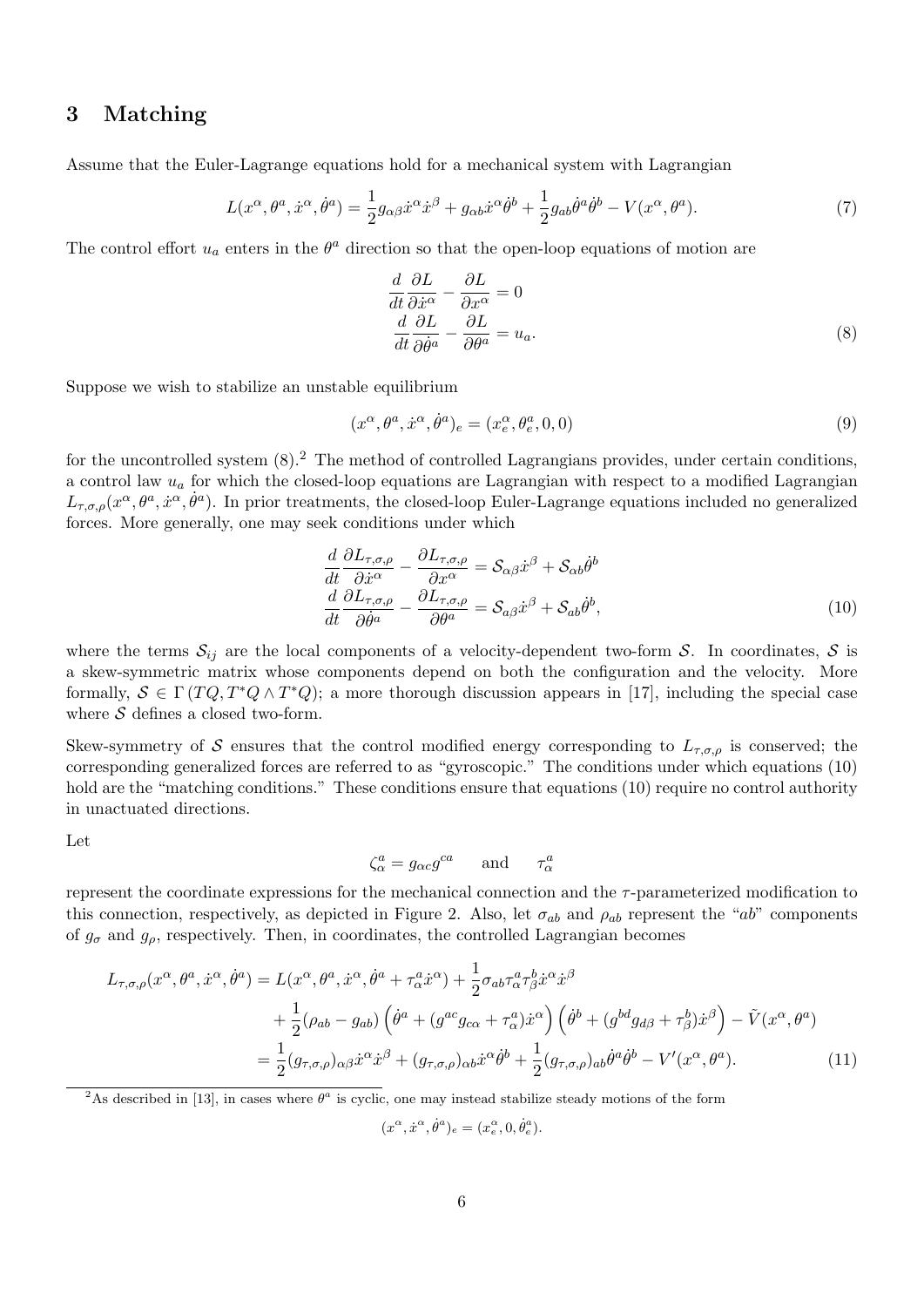Equation (11) introduces the coordinate form of the modified kinetic energy metric  $g_{\tau,\sigma,\rho}$ . Let

$$
B_{\alpha\beta} = g_{\alpha\beta} - g_{\alpha a}g^{ab}g_{b\beta} \tag{12}
$$

and let

$$
A_{\alpha\beta} = B_{\alpha\beta} + \tau^c_{\alpha}\sigma_{cd}\tau^d_{\beta}.
$$
\n(13)

It is readily shown that

$$
(g_{\tau,\sigma,\rho})_{\alpha\beta} = A_{\alpha\beta} + (\zeta_{\alpha}^c + \tau_{\alpha}^c)\rho_{cd}(\zeta_{\beta}^d + \tau_{\beta}^d)
$$
  
\n
$$
(g_{\tau,\sigma,\rho})_{\alpha b} = (\zeta_{\alpha}^c + \tau_{\alpha}^c)\rho_{cb}
$$
  
\n
$$
(g_{\tau,\sigma,\rho})_{ab} = \rho_{ab},
$$
\n(14)

As may be seen from equation (2),  $B_{\alpha\beta}$  represents the original horizontal kinetic energy metric. Noting that

$$
L_{\tau,\sigma,\rho} = \frac{1}{2} A_{\alpha\beta} \dot{x}^{\alpha} \dot{x}^{\beta} + \frac{1}{2} \rho_{ab} \left( \dot{\theta}^a + (\zeta^a_{\alpha} + \tau^a_{\alpha}) \dot{x}^{\alpha} \right) \left( \dot{\theta}^b + (\zeta^b_{\beta} + \tau^b_{\beta}) \dot{x}^{\beta} \right) - V'(x^{\alpha}, \theta^a),\tag{15}
$$

one sees that  $A_{\alpha\beta}$  plays an analogous role as the "*τ*-horizontal" kinetic energy metric.

In the matching process, the terms  $\sigma_{ab}$ ,  $\rho_{ab}$ , and  $\tau_{\alpha}^a$  provide freedom to ensure that no inputs are required in uncontrolled directions. The artificial potential energy term  $\tilde{V}(x^{\alpha}, \theta^a)$  provides more freedom. Still more freedom is introduced by allowing energy-conserving gyroscopic forces in the closed-loop system. After the requirements for matching are satisfied, the modified energy can be used to derive criteria for closed-loop stability. Any remaining freedom in the control parameters can then be used to satisfy these criteria and to tune controller performance.

The matching conditions are derived by comparing equations (8) and (10) and then choosing the control  $u_a$ and the energy modification parameters  $\tau$ ,  $g_{\sigma}$ , and  $g_{\rho}$  so that (10) holds. In what follows, it will sometimes be convenient to use matrix notation, following conventions used by the robotics community. Define the local matrix forms of g and  $g_{\tau,\sigma,\rho}$  as follows,

$$
\boldsymbol{M} = \begin{pmatrix} [g_{\alpha\beta}] & [g_{\alpha b}] \\ [g_{a\beta}] & [g_{ab}] \end{pmatrix} \quad \text{and} \quad \boldsymbol{M}_{\tau,\sigma,\rho} = \begin{pmatrix} [(g_{\tau,\sigma,\rho})_{\alpha\beta}] & [(g_{\tau,\sigma,\rho})_{\alpha b}] \\ [(g_{\tau,\sigma,\rho})_{a\beta}] & [(g_{\tau,\sigma,\rho})_{ab}] \end{pmatrix}.
$$

Define the concatenated state vector

$$
\mathbf{q} = \left[ q^k \right] = \left( \begin{bmatrix} x^{\alpha} \\ \left[ \theta^a \right] \end{bmatrix} \right).
$$

Thus q is an  $(r+n)$ -vector where r is the dimension of  $[x^{\alpha}]$  and n is the dimension of  $[\theta^a]$ . Next, define the matrix  $C$  whose components are

$$
C_{ij}(\boldsymbol{q},\dot{\boldsymbol{q}})=\sum_{k=1}^{r+n}\Gamma_{ijk}\dot{q}^k=\frac{1}{2}\sum_{k=1}^{r+n}\left(\frac{\partial M_{ij}}{\partial q^k}+\frac{\partial M_{ik}}{\partial q^j}-\frac{\partial M_{kj}}{\partial q^i}\right)\dot{q}^k
$$

where  $M_{ij}$  is the ij<sup>th</sup> component of the mass matrix M. The elements  $\Gamma_{ijk}$  are the Christoffel symbols associated with M. The matrix  $C$  is often called the "Coriolis and centripetal" matrix associated with M. It can be shown that  $\dot{M}$  − 2C is skew-symmetric; see [24]. We make use of this property shortly when we develop sufficient conditions for matching with artificial gyroscopic forces. The matrix  $C_{\tau,\sigma,\rho}$  corresponding to  $\mathbf{M}_{\tau,\sigma,\rho}$  is defined similarly to C.

Let  $\mathcal E$  represent the "Euler-Lagrange operator" defined as follows: given a Lagrangian  $L$  and a generalized coordinate  $y^A$ ,

$$
\mathcal{E}_{y^A}(L) = \frac{d}{dt} \frac{\partial L}{\partial \dot{y}^A} - \frac{\partial L}{\partial y^A}.
$$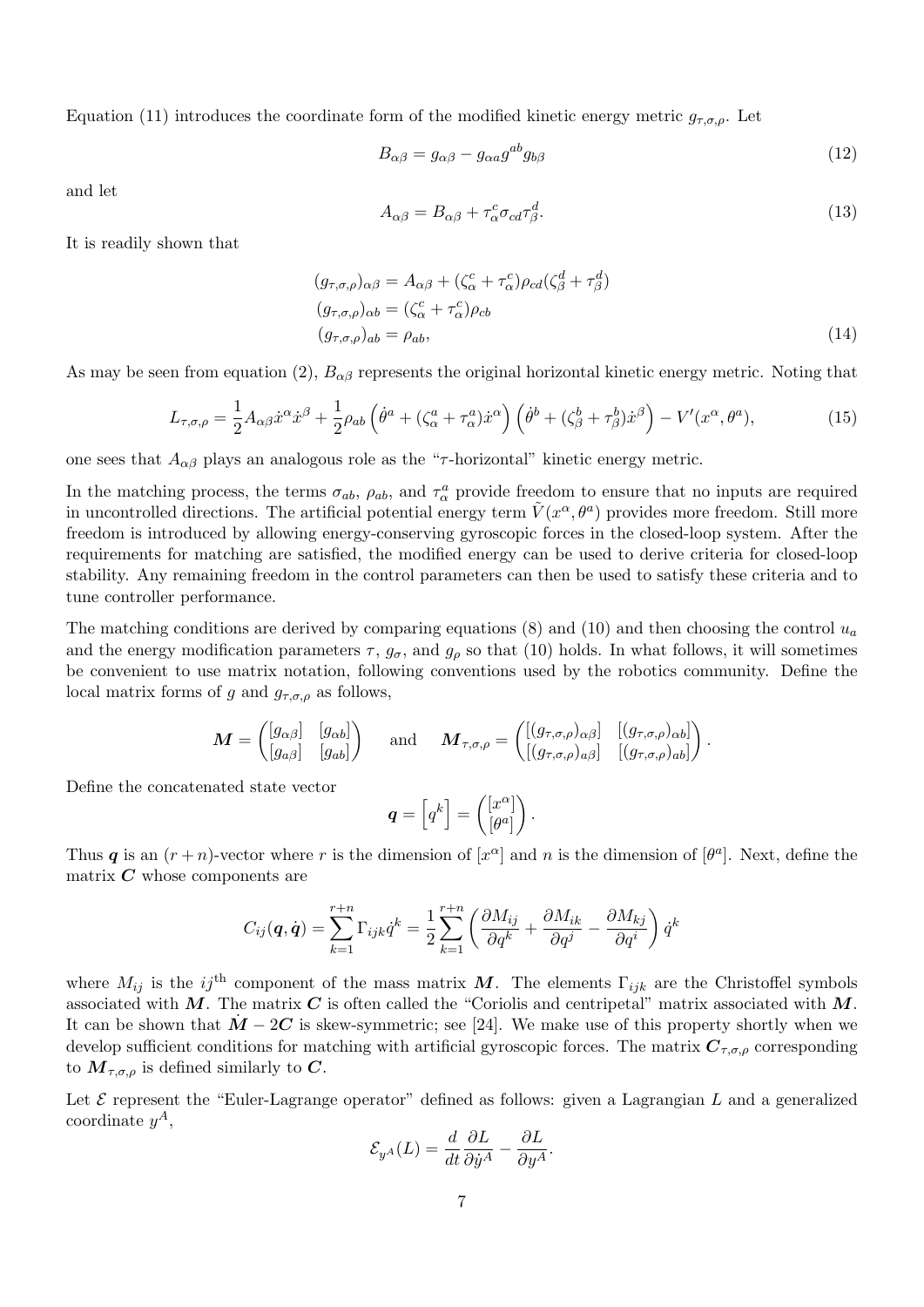With these definitions, equations (8) may be written

$$
\begin{pmatrix} [\mathcal{E}_{x^{\alpha}}(L)] \\ [\mathcal{E}_{\theta^{\alpha}}(L)] \end{pmatrix} = M\ddot{q} + C\dot{q} + \begin{pmatrix} [V_{,\alpha}] \\ [V_{,\alpha}] \end{pmatrix} = \begin{pmatrix} \mathbf{0} \\ [u_{a}] \end{pmatrix}.
$$
\n(16)

(By convention, commas in subscripts denote partial differentiation. For example,  $V_{a}$  is the partial derivative of V with respect  $\theta^a$ .) Solving for  $\ddot{q}$  and substituting into the desired closed-loop equations (10) gives

$$
\begin{pmatrix}\n[\mathcal{E}_{x^{\alpha}}(L_{\tau,\sigma,\rho})]\n\\
[\mathcal{E}_{\theta^{\alpha}}(L_{\tau,\sigma,\rho})]\n\end{pmatrix} = \boldsymbol{M}_{\tau,\sigma,\rho} \boldsymbol{M}^{-1} \left\{ -\boldsymbol{C}\dot{\boldsymbol{q}} + \begin{pmatrix} [-V_{,\alpha}] \[-V_{,\alpha} + u_a] \end{pmatrix} \right\} + \boldsymbol{C}_{\tau,\sigma,\rho}\dot{\boldsymbol{q}} + \begin{pmatrix} [V_{,\alpha}'] \[-V_{,\alpha}]\n\\ [V_{,\alpha}']\n\end{pmatrix} = \boldsymbol{\mathcal{S}}\dot{\boldsymbol{q}} \tag{17}
$$

where

$$
\mathbf{S} = -\mathbf{S}^T = \begin{pmatrix} [\mathcal{S}_{\alpha\beta}] & [\mathcal{S}_{\alpha b}] \\ [\mathcal{S}_{a\beta}] & [\mathcal{S}_{ab}] \end{pmatrix}.
$$
 (18)

To find the matching conditions, we partition the input into two components,

$$
u_a = u_a^{\mathbf{k}/\mathbf{g}}(x^\alpha, \theta^a, \dot{x}^\alpha, \dot{\theta}^a) + u_a^{\mathbf{p}}(x^\alpha, \theta^a), \tag{19}
$$

and match velocity-independent and velocity-dependent terms separately. The first term  $u_a^{k/g}$  shapes the closed-loop kinetic energy and introduces gyroscopic forces into the closed-loop Euler-Lagrange equations. The second term  $u_a^{\mathrm{p}}$  shapes the closed-loop potential energy.

Velocity-dependent terms. Referring to equations (17), we must find the velocity-dependent component of the control law  $\left(u_a^{k/g}\right)$  and conditions on the system and control parameters such that

$$
\boldsymbol{M}_{\tau,\sigma,\rho}\boldsymbol{M}^{-1}\left(\begin{pmatrix} \mathbf{0} \\ \begin{bmatrix} u_a^{k/g} \end{bmatrix} \end{pmatrix} - \boldsymbol{C}\dot{\boldsymbol{q}}\right) + \boldsymbol{C}_{\tau,\sigma,\rho}\dot{\boldsymbol{q}} = \boldsymbol{\mathcal{S}}\dot{\boldsymbol{q}}.\tag{20}
$$

Motivated by the form of the terms in (20), we let

$$
\begin{pmatrix} \mathbf{0} \\ \left[u_a^{k/g}\right] \end{pmatrix} = \mathbf{U}(x^\alpha, \theta^a, \dot{x}^\alpha, \dot{\theta}^a) \dot{\mathbf{q}} \tag{21}
$$

where

$$
\boldsymbol{U} = \begin{pmatrix} \mathbf{0} & \mathbf{0} \\ \begin{bmatrix} U_{a\beta} \end{bmatrix} & \begin{bmatrix} U_{ab} \end{bmatrix} \end{pmatrix} \tag{22}
$$

Substituting in equation (20), we require

$$
\left[ \boldsymbol{M}_{\tau, \sigma, \rho} \boldsymbol{M}^{-1} \left( \boldsymbol{U} - \boldsymbol{C} \right) + \boldsymbol{C}_{\tau, \sigma, \rho} - \boldsymbol{\mathcal{S}} \right] \dot{\boldsymbol{q}} = \boldsymbol{0}
$$

for all  $\dot{q} \in T_qQ$ . Recognizing that C and  $C_{\tau,\sigma,\rho}$  are linear in velocity, these are n equations which are quadratic in the components of velocity; these equations provide the necessary and sufficient conditions for matching as well as the functional form of the velocity-dependent control term  $u_a^{k/g}$ .

More modest conditions, which are sufficient for matching, are obtained by assuming that  $U$  and  $S$  are also linear in velocity and requiring that

$$
\boldsymbol{M}_{\tau, \sigma, \rho} \boldsymbol{M}^{-1} \left( \boldsymbol{U} - \boldsymbol{C} \right) + \boldsymbol{C}_{\tau, \sigma, \rho} = \boldsymbol{\mathcal{S}}.
$$

By skew symmetry of  $\mathcal{S}$ , we need

$$
\left(\boldsymbol{M}_{\tau,\sigma,\rho}\boldsymbol{M}^{-1}\left(\boldsymbol{U}-\boldsymbol{C}\right)+\boldsymbol{C}_{\tau,\sigma,\rho}\right)+\left(\left(\boldsymbol{U}^{T}-\boldsymbol{C}^{T}\right)\left(\boldsymbol{M}_{\tau,\sigma,\rho}\boldsymbol{M}^{-1}\right)^{T}+\boldsymbol{C}_{\tau,\sigma,\rho}^{T}\right)=\boldsymbol{0}.\tag{23}
$$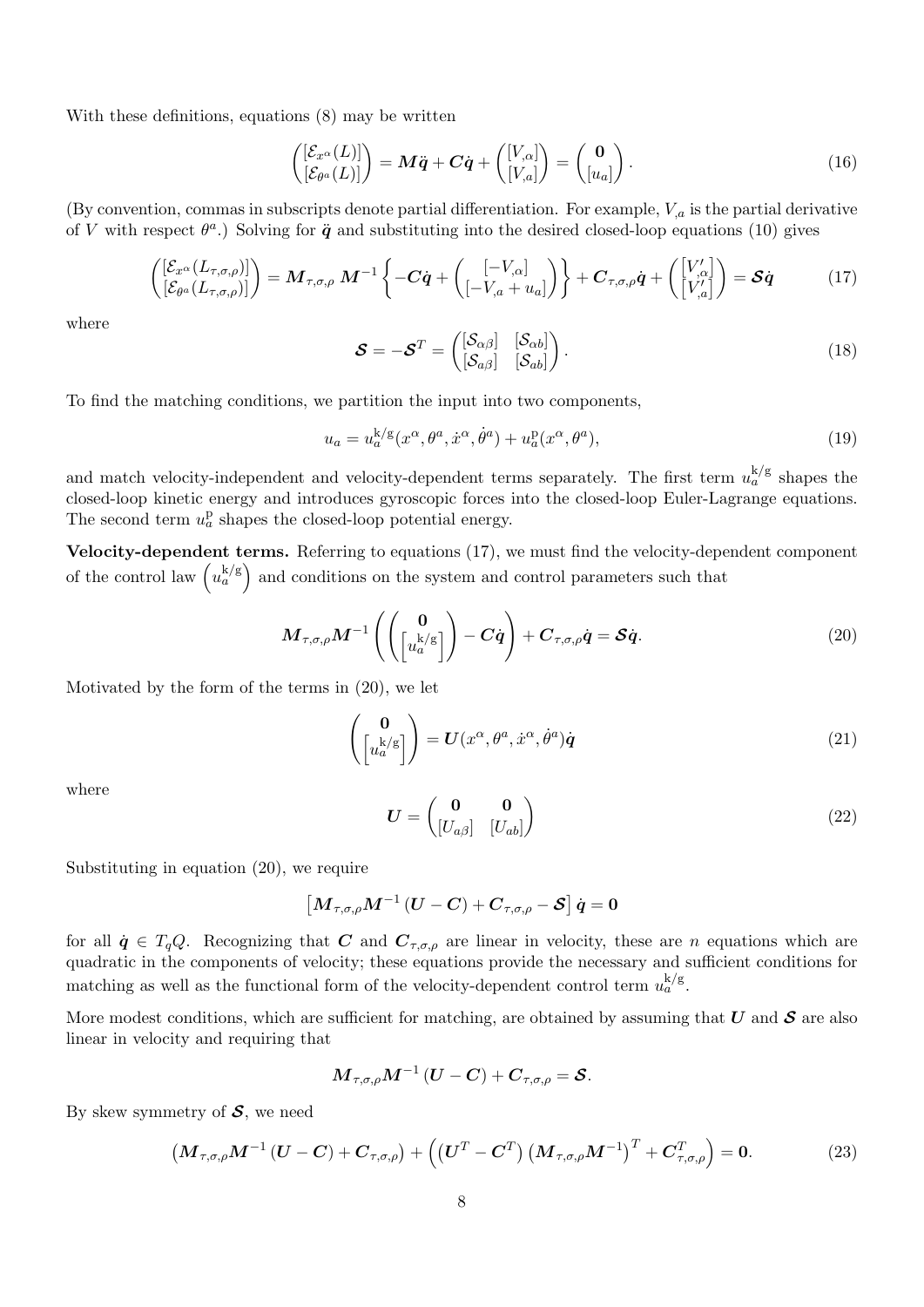Recalling that  $\dot{M}_{\tau,\sigma,\rho} - 2\mathbf{C}_{\tau,\sigma,\rho}$  is skew symmetric, we may rewrite equation (23) as

$$
\boldsymbol{M}_{\tau,\sigma,\rho}\boldsymbol{M}^{-1}\left(\boldsymbol{U}-\boldsymbol{C}\right)+\left(\boldsymbol{U}^{T}-\boldsymbol{C}^{T}\right)\left(\boldsymbol{M}_{\tau,\sigma,\rho}\boldsymbol{M}^{-1}\right)^{T}+\dot{\boldsymbol{M}}_{\tau,\sigma,\rho}=\boldsymbol{0}.\tag{24}
$$

For convenience, define

$$
\mathcal{M} = \begin{pmatrix} \begin{bmatrix} \mathcal{M}_{\alpha}^{\beta} \\ \mathcal{M}_{a}^{\beta} \end{bmatrix} & \begin{bmatrix} \mathcal{M}_{\alpha}^{b} \end{bmatrix} \end{pmatrix} = M_{\tau,\sigma,\rho} M^{-1}.
$$

Also, let tilde denote a component of a transposed matrix; for example,  $\left[\tilde{\mathcal{M}}_{\alpha}^{b}\right]$  represents the upper right block of  $\mathcal{M}^T$ . Equation (24) implies that

$$
0 = \left(-\mathcal{M}_{\alpha}^{\gamma}C_{\gamma\beta} + \mathcal{M}_{\alpha}^{c}(U_{c\beta} - C_{c\beta})\right) + \left(-\tilde{C}_{\alpha\gamma}\tilde{\mathcal{M}}_{\beta}^{\gamma} + (\tilde{U}_{\alpha c} - \tilde{C}_{\alpha c})\tilde{\mathcal{M}}_{\beta}^{c}\right) + (\dot{M}_{\tau,\sigma,\rho})_{\alpha\beta} \tag{25}
$$

$$
0 = \left(-\mathcal{M}_{\alpha}^{\gamma}C_{\gamma b} + \mathcal{M}_{\alpha}^{c}(U_{cb} - C_{cb})\right) + \left(-\tilde{C}_{\alpha\gamma}\tilde{\mathcal{M}}_{b}^{\gamma} + (\tilde{U}_{\alpha c} - \tilde{C}_{\alpha c})\tilde{\mathcal{M}}_{b}^{c}\right) + (\dot{M}_{\tau,\sigma,\rho})_{\alpha b}
$$
(26)

$$
0 = \left(-\mathcal{M}_a^{\gamma} C_{\gamma\beta} + \mathcal{M}_a^c (U_{c\beta} - C_{c\beta})\right) + \left(-\tilde{C}_{a\gamma}\tilde{\mathcal{M}}_{\beta}^{\gamma} + (\tilde{U}_{ac} - \tilde{C}_{ac})\tilde{\mathcal{M}}_{\beta}^c\right) + (\dot{M}_{\tau,\sigma,\rho})_{a\beta} \tag{27}
$$

$$
0 = \left(-\mathcal{M}_a^{\gamma} C_{\gamma b} + \mathcal{M}_a^c (U_{cb} - C_{cb})\right) + \left(-\tilde{C}_{a\gamma}\tilde{\mathcal{M}}_b^{\gamma} + (\tilde{U}_{ac} - \tilde{C}_{ac})\tilde{\mathcal{M}}_b^c\right) + (\dot{M}_{\tau,\sigma,\rho})_{ab}
$$
(28)

Solving equation (28) for  $U_{ab}$ , one finds that it is linear in velocity, since all other terms in (28) are linear in velocity. Substituting the solution for  $U_{ab}$  into equation (26) or (27), one obtains the solution for  $U_{a\beta}$ , which is also linear in velocity. Substituting the control terms  $U_{ab}$  and  $U_{a\beta}$  into equation (25) gives the final conditions for matching. Since each term in (25) is linear in velocity, and the identity must hold for any velocity, there are  $\frac{1}{2}r(r+1)$  independent equations which are linear in velocity. Since  $\dot{x}^{\alpha}$  and  $\dot{\theta}^{a}$  are independent, each of these  $\frac{1}{2}r(r+1)$  equations can be decomposed into  $r+n$  independent equations. In all, there are  $\frac{1}{2}r(r+1)(r+n)$  partial differential equations. These equations involve the  $n(n+r+1)$  unspecified functions  $\tau^a_\alpha$ ,  $\sigma_{ab}$ , and  $\rho_{ab}$ , and their first partial derivatives. Matching involves using freedom available in  $\tau_\alpha^a$ ,  $\sigma_{ab}$ , and  $\rho_{ab}$ , to solve these equations. Ideally, some parametric freedom will remain after the velocitydependent matching problem has been solved. If so, this freedom can be exploited in later analysis to help obtain conditions for closed-loop stability.

Note, in the procedure described above, that the components of  $S$  do not appear explicitly in the matching process;  $\mathcal S$  is a product of the procedure, to be computed after matching has been achieved.

Velocity-independent terms. Since the terms in  $(17)$  involving the potential energy V are independent of velocity, we require that

$$
\boldsymbol{M}_{\tau,\sigma,\rho}\boldsymbol{M}^{-1}\begin{pmatrix} [-V_{,\alpha}] \\ [-V_{,\alpha} + u_{\alpha}^{\mathrm{p}}] \end{pmatrix} + \begin{pmatrix} [V'_{,\alpha} \\ [V'_{,\alpha}] \end{pmatrix} = \begin{pmatrix} \mathbf{0} \\ \mathbf{0} \end{pmatrix}.
$$
\n(29)

Written explicitly in terms of the component matrices

$$
\begin{split} \mathbf{M}_{\tau,\sigma,\rho}\mathbf{M}^{-1} \\ &= \begin{pmatrix} \left[A_{\alpha\gamma} + (\zeta_{\alpha}^{d} + \tau_{\alpha}^{d})\rho_{de}(\zeta_{\gamma}^{e} + \tau_{\gamma}^{e})\right] & \left[ (\zeta_{\alpha}^{d} + \tau_{\alpha}^{d})\rho_{dc} \right] \\ \left[\rho_{ad}(\zeta_{\gamma}^{d} + \tau_{\gamma}^{d})\right] & \left[\rho_{ac}\right] \end{pmatrix} \circ \begin{pmatrix} \left[B^{\gamma\beta}\right] & -\left[B^{\gamma\delta}\zeta_{\delta}^{b}\right] \\ -\left[\zeta_{\delta}^{c}B^{\delta\beta}\right] & \left[g^{cb} + \zeta_{\delta}^{c}B^{\delta\nu}\zeta_{\nu}^{b}\right] \end{pmatrix} \\ &= \begin{pmatrix} \left[A_{\alpha\gamma}B^{\gamma\beta} + (\zeta_{\alpha}^{d} + \tau_{\alpha}^{d})\rho_{de}\tau_{\gamma}^{e}B^{\gamma\beta} \right] & \left[-A_{\alpha\gamma}B^{\gamma\delta}\zeta_{\delta}^{b} + (\zeta_{\alpha}^{c} + \tau_{\alpha}^{c})\rho_{cd}D^{cb}\right] \\ \left[\rho_{ac}D^{cb}\right] & \left[\rho_{ac}D^{cb}\right] \end{pmatrix} \end{split} \tag{30}
$$

where

$$
D^{ab} = g^{ab} - \tau^a_\gamma B^{\gamma\delta} \zeta^b_\delta. \tag{31}
$$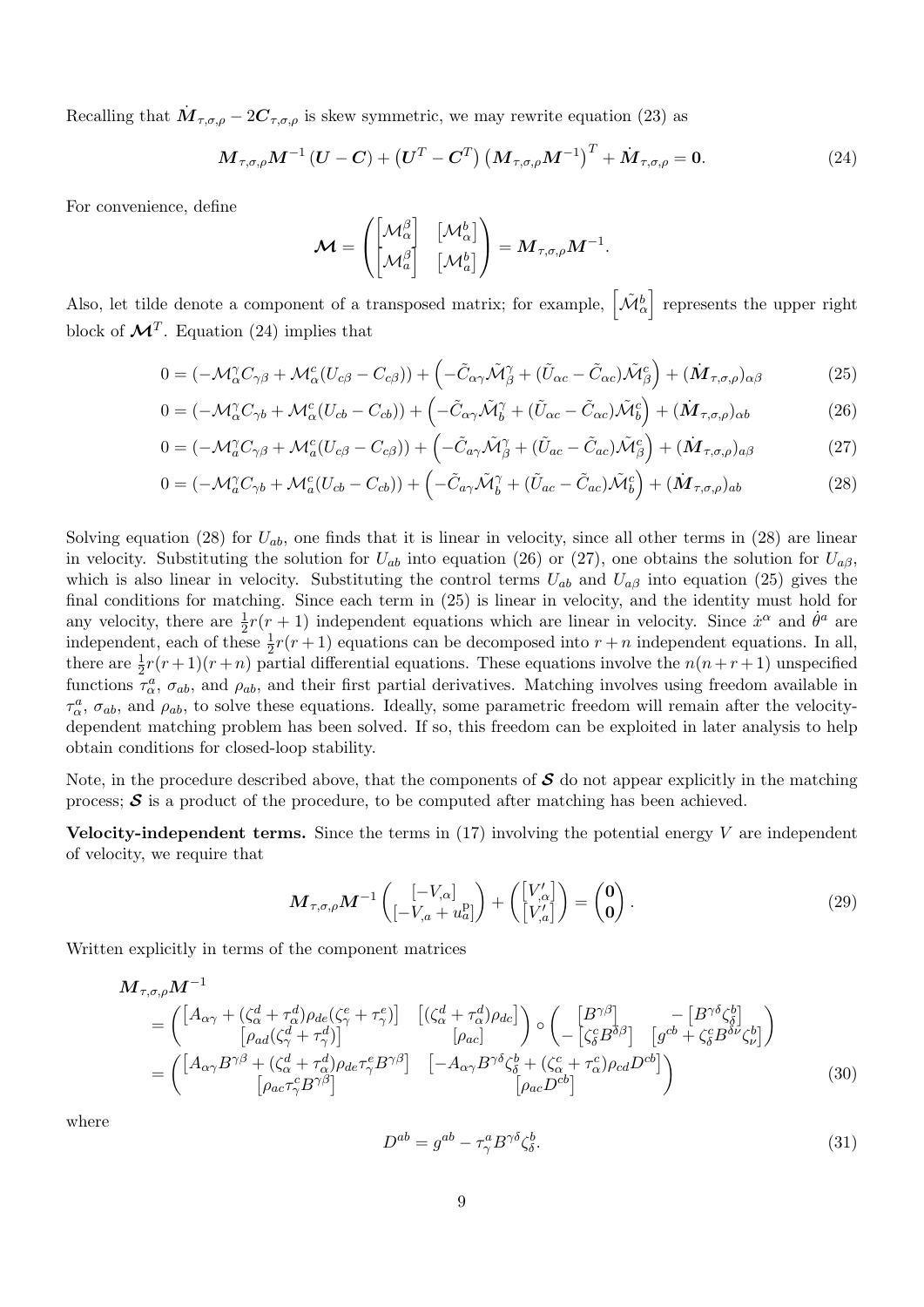Substituting (30) into (29), one obtains two equations. The second equation of (29) requires that

$$
0 = \rho_{ac} \tau_{\gamma}^{c} B^{\gamma \beta} (-V_{,\beta}) + \rho_{ac} D^{cb} (u_{b}^{p} - V_{,b}) + V'_{,a}.
$$
 (32)

Solving (32) for the control law gives

$$
u_a^{\rm p} = V_{,a} + D_{ac} \left( \tau_\gamma^c B^{\gamma \beta} V_{,\beta} - \rho^{cb} V_{,b}' \right) \tag{33}
$$

The problem remains to find a condition such that the first equation in (29) holds under the control law (33). As shown in Appendix A, the appropriate "potential matching condition" is the following partial differential equation for  $V'(x^{\alpha}, \theta^a)$ :

$$
0 = (V'_{,\alpha} - V_{,\alpha}) - \left(\tau^c_{\alpha}\sigma_{cd}g^{de} + \zeta^e_{\alpha}\right)D_{ef}\tau^f_{\gamma}B^{\gamma\beta}V_{,\beta} + \left(\left(\tau^c_{\alpha}\sigma_{cd}g^{de} + \zeta^e_{\alpha}\right)D_{ef}\rho^{fb} - \tau^c_{\alpha}\sigma_{cd}\rho^{db} - \zeta^b_{\alpha} - \tau^b_{\alpha}\right)V'_{,\beta}.
$$
 (34)

**Remark 3.1.** If the potential energy remains unaltered by feedback  $(V' = V)$  and is independent of  $\theta^a$ , then condition (34) is satisfied by choosing

$$
\tau^a_\alpha = - \sigma^{ac} g_{c\alpha}.
$$

If the potential energy is not modified in the uncontrolled directions  $(V'_{,\alpha} = V_{,\alpha})$ , then condition (34) is satisfied by choosing

$$
\tau_\alpha^a = -\sigma^{ac} g_{c\alpha} \quad \text{and} \quad \sigma^{ab} + \rho^{ab} = g^{ab}.
$$

This choice of  $\tau_{\alpha}^{a}$  is common to several previous matching results, including the "first matching theorem" of [13], the "Euler-Poincaré matching conditions" of [14], and the "general matching conditions" stated in [12]. The choice of  $\rho_{ab}$  is common to the "Euler-Poincaré matching conditions" and the "general matching" conditions" of [12] where the problem of stabilizing the rotary inverted pendulum was considered. In all these previous cases, the choices were made to satisfy matching conditions for kinetic energy shaping rather than potential energy shaping. Because the term  $M_{\tau,\sigma,\rho}M^{-1}$  appears in the kinetic shaping identity (20) and the potential shaping identity (29) in precisely the same way, it is not surprising that conditions developed for kinetic energy shaping also arise when shaping the potential energy.

### 4 Dissipation

To determine how dissipation, either natural or artificial, affects the closed-loop system (10), consider a more general version of the open-loop equations (8):

$$
\frac{d}{dt}\frac{\partial L}{\partial \dot{x}^{\alpha}} - \frac{\partial L}{\partial x^{\alpha}} = F_{\alpha}
$$
\n
$$
\frac{d}{dt}\frac{\partial L}{\partial \dot{\theta}^a} - \frac{\partial L}{\partial \theta^a} = u_a + F_a.
$$
\n(35)

The term  $F_{\alpha}$  represents generalized forces which are inherent to the system, such as friction. The term  $F_a$  represents some combination of natural forces within the system and user-defined control forces applied to it. With  $u_a$  determined according to the procedure described in Section 3, we consider stability of the equilibrium (9), where it is assumed that  $F_{\alpha} = F_a = 0$  at the equilibrium. (See [18] for a general discussion of external forces in controlled Lagrangian and controlled Hamiltonian systems.)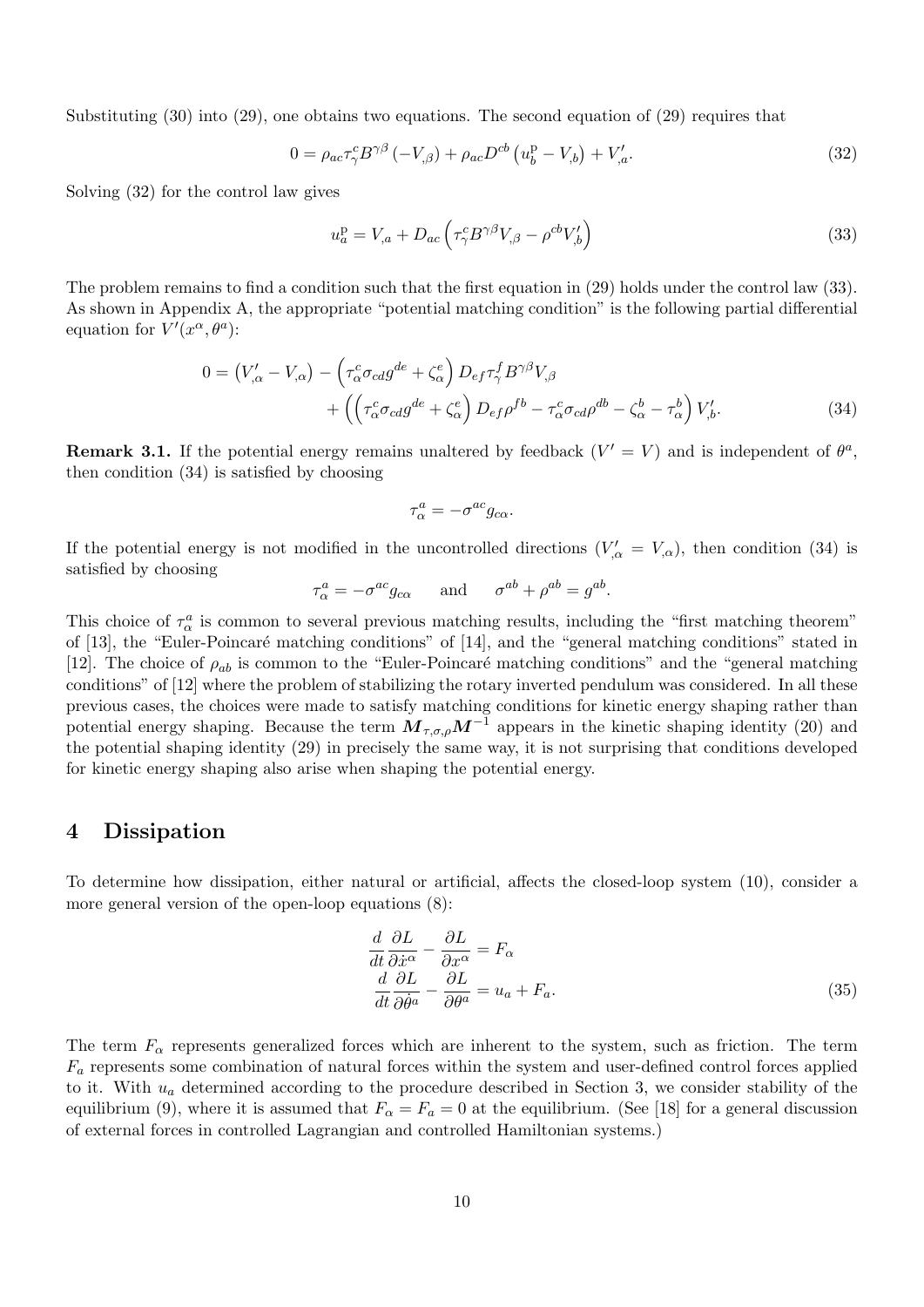We assume that the control-modified energy  $E_{\tau,\sigma,\rho}$  is a Lyapunov function in the conservative setting. That is, the energy and structure shaping control law  $u_a = u_a^{k/g} + u_a^p$  stabilizes the system about a minimum or a maximum of  $E_{\tau,\sigma,\rho}$ . Under this choice of feedback, the closed-loop dynamics with the external forces become

$$
\begin{pmatrix} [\mathcal{E}_{x^{\alpha}}(L_{\tau,\sigma,\rho})] \\ [\mathcal{E}_{\theta^a}(L_{\tau,\sigma,\rho})] \end{pmatrix} = \mathcal{S}\dot{q} + \mathcal{M}_{\tau,\sigma,\rho} \mathcal{M}^{-1} \begin{pmatrix} [F_{\alpha}] \\ [F_{a}] \end{pmatrix}.
$$

Referring to equation (30) for  $\boldsymbol{M}_{\tau,\sigma,\rho} \boldsymbol{M}^{-1}$ , the control-modified energy satisfies

$$
\frac{d}{dt} E_{\tau,\sigma,\rho} = \dot{\mathbf{q}}^T \mathbf{M}_{\tau,\sigma,\rho} \mathbf{M}^{-1} \begin{pmatrix} [F_{\alpha}] \\ [F_{a}] \end{pmatrix}
$$
\n
$$
= \dot{x}^{\alpha} A_{\alpha\gamma} B^{\gamma\beta} \left( F_{\beta} - \zeta_{\beta}^{b} F_{b} \right) + \left( \dot{\theta}^{a} + \dot{x}^{\alpha} \left( \zeta_{\alpha}^{a} + \tau_{\alpha}^{a} \right) \right) \rho_{ac} \left( D^{cb} F_{b} + \tau_{\gamma}^{c} B^{\gamma\beta} F_{\beta} \right). \tag{37}
$$

The desired equilibrium will remain stable in the presence of damping if  $\dot{E}_{\tau,\sigma,\rho}$  is semidefinite with opposite sign to  $E_{\tau,\sigma,\rho}$ .

Remark 4.1. Feedback dissipation with no physical damping. Suppose that  $F_{\alpha} = 0$  and that  $F_{\alpha}$ can be specified as a dissipative feedback control law. Then

$$
\frac{d}{dt}E_{\tau,\sigma,\rho} = \left(D^{ab}\rho_{bc}\left(\dot{\theta}^c + \left(\zeta^c_{\alpha} + \tau^c_{\alpha}\right)\dot{x}^{\alpha}\right) - \zeta^a_{\alpha}B^{\alpha\beta}A_{\beta\gamma}\dot{x}^{\gamma}\right)F_a.
$$

Therefore, choosing

$$
F_a = u_a^{\text{diss}} = k_{ab}^{\text{diss}} \left( D^{bc} \rho_{cd} \left( \dot{\theta}^d + \left( \zeta_\alpha^d + \tau_\alpha^d \right) \dot{x}^\alpha \right) - \zeta_\alpha^d B^{\alpha \beta} A_{\beta \gamma} \dot{x}^\gamma \right) \tag{38}
$$

makes  $\dot{E}_{\tau,\sigma,\rho}$  quadratic. The modified energy rate can clearly be made either positive or negative semidefinite, as desired, by choosing  $k_{ab}^{\text{diss}}$  appropriately. For example, if  $E_{\tau,\sigma,\rho}$  is positive definite at the desired equilibrium, one may choose  $k_{ab}^{diss}$  negative definite so that  $\dot{E}_{\tau,\sigma,\rho}$  will be negative semidefinite. The equilibrium thus remains stable and asymptotic stability may be assessed using LaSalle's invariance principle.

When the system is subject to physical damping, asymptotic stabilization is more subtle. By "physical damping," we mean dissipation which opposes velocity in the sense that

$$
\dot{x}^{\alpha}F_{\alpha} + \dot{\theta}^{a}F_{a} < 0
$$

whenever the velocity is nonzero. Consider the simplest case of linear damping

$$
\begin{pmatrix} [F_{\alpha}] \\ [F_{a}] \end{pmatrix} = -R\dot{q},\tag{39}
$$

where  $\boldsymbol{R}$  is a matrix of damping constants. Then

$$
\begin{aligned} \frac{d}{dt} E_{\tau,\sigma,\rho} &= -\dot{\boldsymbol{q}}^T \boldsymbol{M}_{\tau,\sigma,\rho} \; \boldsymbol{M}^{-1} \; \boldsymbol{R} \dot{\boldsymbol{q}} \\ &= -\frac{1}{2} \dot{\boldsymbol{q}}^T \left( \boldsymbol{M}_{\tau,\sigma,\rho} \; \boldsymbol{M}^{-1} \; \boldsymbol{R} + \boldsymbol{R}^T \; \boldsymbol{M}^{-1} \; \boldsymbol{M}_{\tau,\sigma,\rho} \right) \dot{\boldsymbol{q}} \end{aligned}
$$

If  $M_{\tau,\sigma,o}$ , M, and the symmetric part of **R** are all positive definite, one might expect that

$$
\mathbf{M}_{\tau,\sigma,\rho} \mathbf{M}^{-1} \mathbf{R} + \mathbf{R}^T \mathbf{M}^{-1} \mathbf{M}_{\tau,\sigma,\rho} > 0 \tag{40}
$$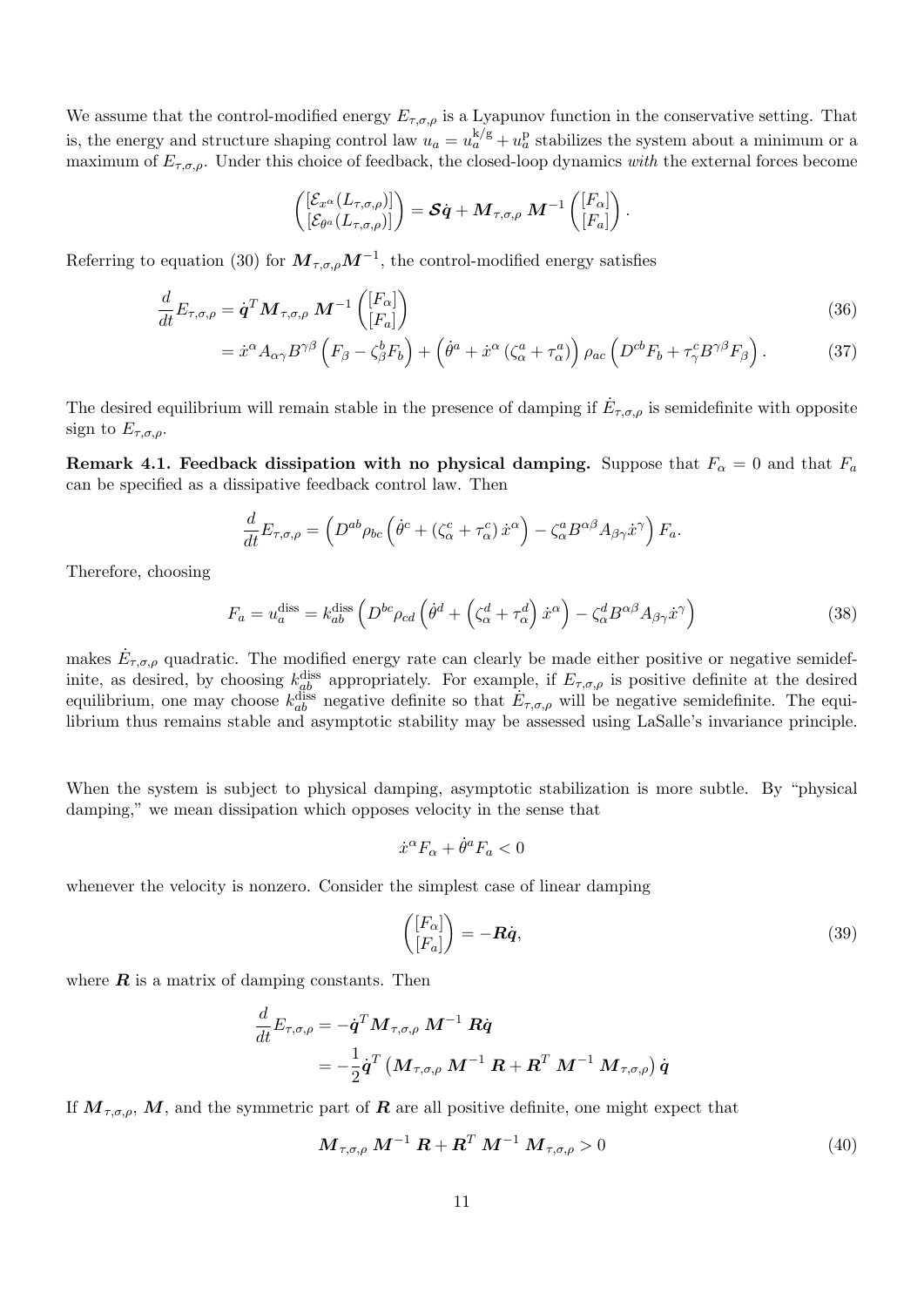and therefore that  $\dot{E}_{\tau,\sigma,\rho} \leq 0$ . In general, this is *not* the case. Thus, one must take special care when considering the effect of linear damping in systems controlled using kinetic energy shaping feedback. The example described in Section 5 illustrates this issue. The importance of physical damping in general controlled Lagrangian systems is acknowledged in [3]. The issue is also discussed, for special classes of controlled Lagrangian systems, in [29] and [30].

The problem of physical dissipation is not unique to the method of controlled Lagrangians, but arises whenever the kinetic energy metric is modified through feedback. As observed by a reviewer, and also by Gómez-Estern  $\&$  van der Schaft [19], the problem can be understood as a lack of passivity in the closed-loop system. Taking  $E_{\tau,\sigma,\rho}$  as the natural storage function, and referring to (36), one sees that the passive output for the closed-loop system is  $M^{-1}M_{\tau,\sigma,\rho}\dot{q}$ . The dissipative forces (39) depend on the open-loop passive output  $\dot{q}$  rather than the closed-loop passive output. Observing that  $\dot{E}_{\tau,\sigma,\rho}$  fails to be negative semidefinite under these damping forces is equivalent to observing that the theorem of passivity does not apply.

## 5 Example: The Pendulum on a Cart

To illustrate the results of Sections 3 and 4, and to maintain continuity with previous work, we consider the problem of stabilizing an inverted pendulum on a cart. In [13] the "simplified matching conditions" led to a choice of feedback which recovered a closed-loop Lagrangian system with no gyroscopic forces. Conservation of the modified total energy and the modified translational momentum allowed the construction of a control Lyapunov function for the desired equilibrium. There, the desired equilibrium was the pendulum in the upright position with the cart moving at a prescribed constant velocity. Conservation of the translational momentum was used to reduce the order of the dynamics, and the desired equilibrium was shown to be a maximum of the closed-loop potential energy and of the horizontal component of the closed-loop kinetic energy.

In [6], the approach was made more powerful by introducing an additional control term to modify the closedloop potential energy. The modified potential energy broke the symmetry, and the translational momentum was no longer conserved. In this case, the desired equilibrium, corresponding to the pendulum in the upright position and the cart at rest at the origin, was made into a maximum of the closed-loop energy.

Here, we go a step further by allowing gyroscopic forces in the closed-loop system. The desired equilibrium, corresponding to the pendulum in the upright position and the cart at rest at the origin, becomes a minimum of the control-modified total energy. The basin of stability is the set of states for which the pendulum is elevated above the horizontal line through its pivot.

This same example has been considered in numerous other papers on energy shaping, including [1], [2], and [20]. Two features of our control design and analysis distinguish our treatment from others. First, the closed-loop Lagrangian system includes artificial gyroscopic forces, illustrating that such energy-conserving forces can play a useful role in the matching process. Second, we consider the issue of physical damping and its effect on the closed-loop dynamics. As the example illustrates, such analysis is crucial if one wishes to implement a feedback control law which modifies a system's kinetic energy.

### 5.1 Conservative Model

The inverted pendulum on a cart is depicted in Figure 3. The cart location is denoted by s and the pendulum angle by  $\phi$ . A control force u is applied to the cart. The configuration space is  $Q = \mathbb{R} \times S^1$  and the uncontrolled dynamics are invariant under the action of  $G = S^1$  on Q. (See [6, 13].)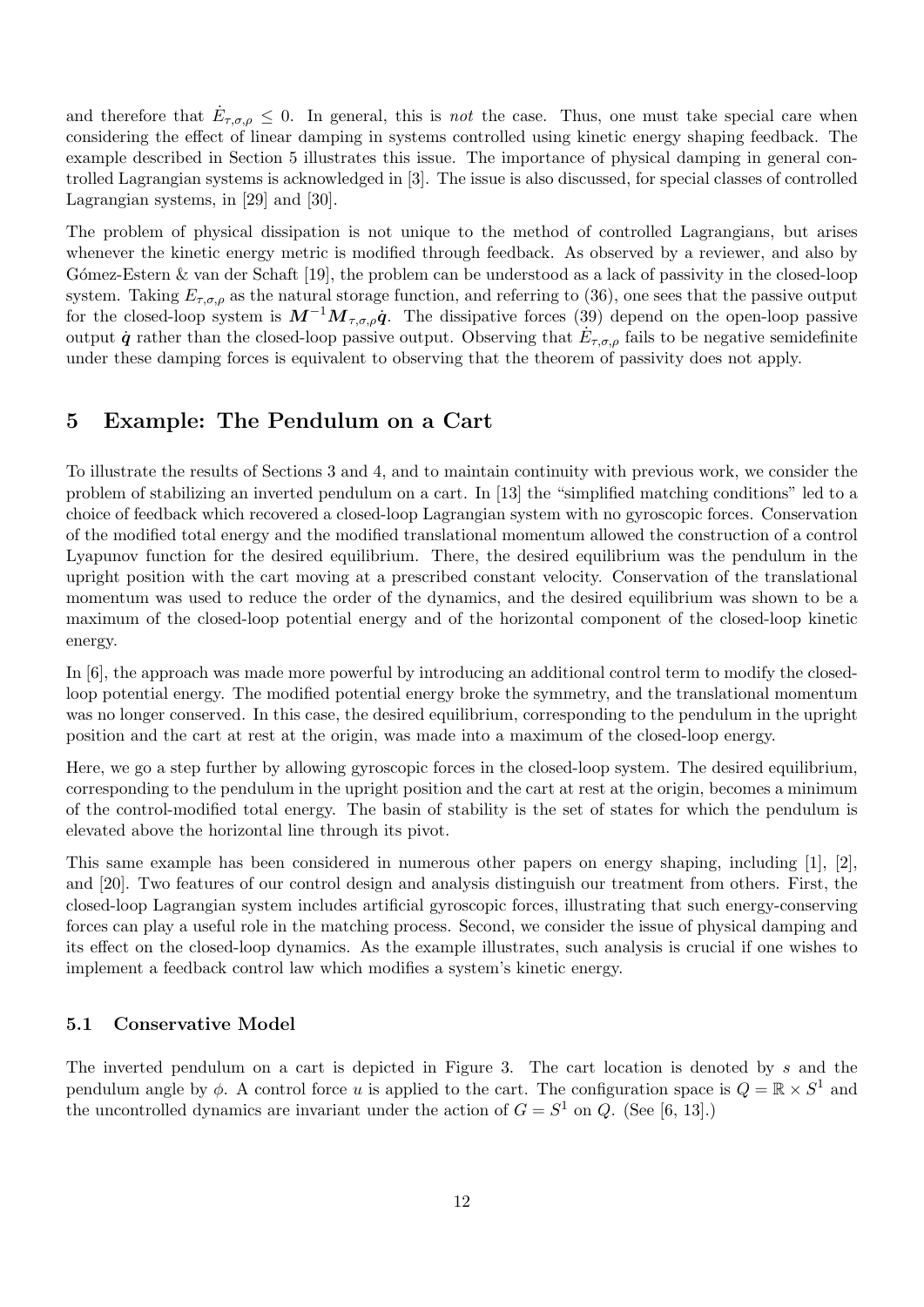Figure 3: Pendulum on a cart.

We introduce the following nondimensional variables,

$$
\bar{s} = \frac{s}{l}, \quad \gamma = \frac{M+m}{m}, \quad \text{and} \quad T = \omega t \quad \text{where} \quad \omega = \sqrt{\frac{g}{l}}.
$$
 (41)

We denote differentiation with respect to nondimensional time  $T$  with an overdot. Using the notation of Bloch, Leonard, & Marsden [13], and dropping the overbar from  $\bar{s}$ , the nondimensional Lagrangian is

$$
L = \frac{1}{2} \begin{pmatrix} \dot{\phi} \\ \dot{s} \end{pmatrix}^T \begin{pmatrix} 1 & \cos \phi \\ \cos \phi & \gamma \end{pmatrix} \begin{pmatrix} \dot{\phi} \\ \dot{s} \end{pmatrix} - \cos \phi.
$$

In the conservative setting, the open-loop equations of motion for this system are

$$
\begin{pmatrix} \mathcal{E}_{\phi}(L) \\ \mathcal{E}_s(L) \end{pmatrix} = \begin{pmatrix} 0 \\ u \end{pmatrix}.
$$

Because this is a two-degree-of-freedom problem, we may define the scalar parameters

$$
\tau = [\tau_\alpha^a], \qquad \sigma = [\sigma_{ab}], \qquad \text{and} \qquad \rho = [\rho_{ab}]
$$

without ambiguity. From  $(14)$ , the modified kinetic energy metric is

$$
\boldsymbol{M}_{\tau,\sigma,\rho} = \begin{pmatrix} \left(1 - \frac{1}{\gamma}\cos^2\phi\right) + \sigma\tau^2 + \rho\left(\tau + \frac{1}{\gamma}\cos\phi\right)^2 & \rho\left(\tau + \frac{1}{\gamma}\cos\phi\right) \\ \rho\left(\tau + \frac{1}{\gamma}\cos\phi\right) & \rho \end{pmatrix}
$$
(42)

As described at the end of Section 3, we first compute the terms  $U_{ab}$  and  $U_{a\beta}$  from (27) and (28). We then consider the two PDEs obtained from (25). To preserve symmetry in the modified kinetic energy,  $\tau$ ,  $\sigma$ , and  $\rho$  are independent of the cart position s. The two PDEs reduce to a single ODE in the three unknown functions  $\tau$ ,  $\sigma$ , and  $\rho$ . As a two degree of freedom, single-input system, the cart-pendulum problem is obviously quite special. In general, solving the  $\frac{1}{2}r(r+1)(r+n)$  PDEs for matching may be challenging.

Aided by Mathematica, one finds that the following choices satisfy the equation:

$$
\tau = \frac{2}{\cos \phi},
$$
  
\n
$$
\sigma = \frac{4 - (2 + \cos^3 \phi) \left(1 - \frac{1}{\gamma} \cos^2 \phi\right)}{4 \cos \phi},
$$
 and  
\n
$$
\rho = \frac{2}{\cos \phi \left(1 - \frac{1}{\gamma} \cos^2 \phi\right)}.
$$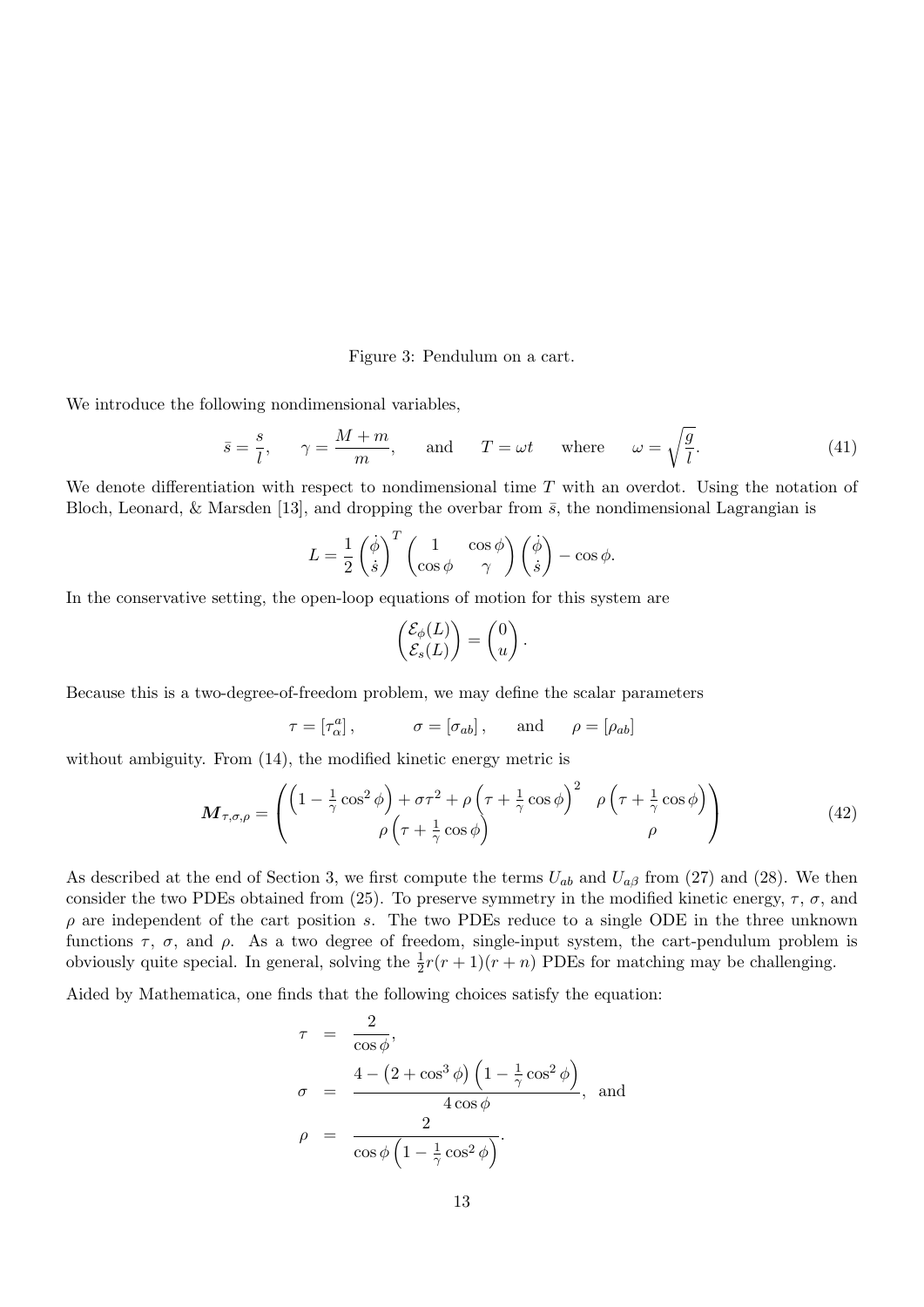For this matching solution, no parametric freedom remains in the control-modified kinetic energy. Remarkably, the closed-loop kinetic energy metric is positive definite and the parametric freedom obtained through potential shaping is sufficient to allow stabilization.

The velocity-dependent component of the energy shaping control law is

$$
u^{k/g} = \frac{1}{2(\gamma + \cos^2 \phi)^2} \left( \left( \gamma^2 (5\gamma - 4\cos^2 \phi) \sec \phi \tan \phi - 3 (5\gamma + 2\cos^2 \phi) \sin \phi \cos^2 \phi \right) \dot{\phi}^2 + \left( \gamma^2 (\gamma - 2\cos^2 \phi) \tan \phi - 3\gamma \sin \phi \cos^3 \phi \right) \dot{\phi} \dot{s} \right)
$$
(43)

Next, solving the potential shaping PDE (34) and substituting the solution into (33), we find that we may choose

$$
u^{\mathbf{p}} = \frac{1}{2\left(\gamma + \cos^2\phi\right)} \left(4\gamma^2 \tan\phi + \cos\phi \left(\gamma - \cos^2\phi\right)^2 \frac{dv(\varphi(\phi, s))}{d\varphi}\right),\tag{44}
$$

where  $v(\cdot)$  is an arbitrary  $C^1$  function and where

$$
\varphi(\phi, s) = s + 6 \arctanh\left(\tan\left(\frac{\phi}{2}\right)\right).
$$

Note that  $\varphi$  is well-defined for all s and for all  $\phi \in \left(-\frac{\pi}{2}\right)$  $\frac{\pi}{2}, \frac{\pi}{2}$  $\frac{\pi}{2}$ ). The input  $u^{\text{p}}$  effectively alters the system's potential energy; the modified potential function is

$$
V'(\phi, s) = \left( \left( \frac{1}{\cos^2 \phi} - 1 \right) + v(\varphi(\phi, s)) \right).
$$

Figure (4) shows level sets of the modified potential energy with  $v(\varphi) = \frac{1}{2}\kappa\varphi^2$  and with  $\kappa = 0.5$ .

Figure 4: Level sets of  $V'(\phi, s)$ .

Letting

$$
u = u^{k/g} + u^p,\tag{45}
$$

the closed-loop equations of motion are

$$
\begin{pmatrix} \mathcal{E}_{\phi}(L_{\tau,\sigma,\rho}) \\ \mathcal{E}_{s}(L_{\tau,\sigma,\rho}) \end{pmatrix} = \begin{pmatrix} 0 & \varsigma \\ -\varsigma & 0 \end{pmatrix} \begin{pmatrix} \dot{\phi} \\ \dot{s} \end{pmatrix}
$$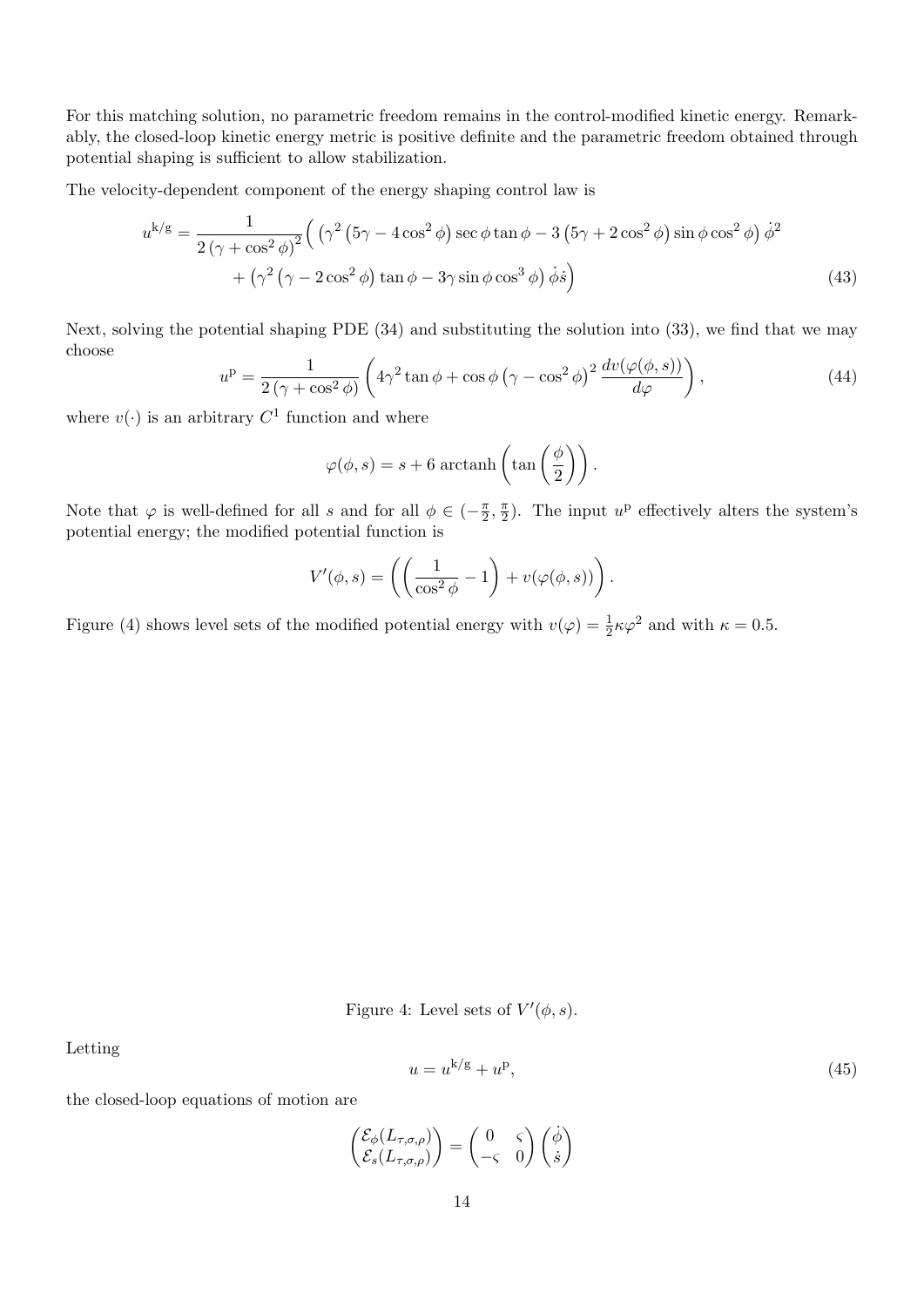where the control-modified Lagrangian is

$$
L_{\tau,\sigma,\rho} = \frac{1}{2} \left( \dot{\phi} \right)^T \mathbf{M}_{\tau,\sigma,\rho} \left( \dot{\phi} \right) - V'(\phi, s)
$$

and where

$$
\varsigma = -\frac{\gamma}{(\gamma - \cos^2 \phi)^2} \left( (\gamma - 3\cos^2 \phi) \sec^2 \phi \tan \phi (3\dot{\phi} + \dot{s} \cos \phi) \right). \tag{46}
$$

**Proposition 5.1.** The control law (45), with  $u^{k/g}$  given by (43) and  $u^{p}$  given by (44), and with

$$
v(\varphi) = \frac{1}{2}\kappa \varphi^2,\tag{47}
$$

stabilizes the equilibrium at the origin provided  $\kappa > 0$ . Moreover, for all initial states in the set

$$
W = \{ (\phi, s, \dot{\phi}, \dot{s}) \in S^1 \times \mathbb{R}^3 \mid |\phi| < \frac{\pi}{2} \},\tag{48}
$$

trajectories exist for all time and are confined to compact, invariant, level sets of the modified total energy

$$
E_{\tau,\sigma,\rho} = \frac{1}{2} \left( \dot{\phi} \right)^T \mathbf{M}_{\tau,\sigma,\rho} \left( \dot{\phi} \right) + \left( \left( \frac{1}{\cos^2 \phi} - 1 \right) + v(\varphi(\phi, s)) \right). \tag{49}
$$

Proof: The desired equilibrium is a strict minimum of the control-modified energy, which is conserved under the closed-loop dynamics. Thus  $E_{\tau,\sigma,\rho}$  is a Lyapunov function and stability of the origin follows by Lyapunov's second method. Level sets of  $E_{\tau,\sigma,\rho}$  which are contained in W are invariant because  $E_{\tau,\sigma,\rho}$  is conserved. To check that these level sets are compact, apply the change of coordinates

$$
(\phi,s,\dot{\phi},\dot{s})\mapsto (\chi,s,\dot{\chi},\dot{s})
$$

where  $\chi = \tan \phi$ . This change of variables defines a diffeomorphism from W to  $\mathbb{R}^4$ . In the transformed coordinates, the control-modified energy  $E_{\tau,\sigma,\rho}$  is radially unbounded. It follows that the level sets of  $E_{\tau,\sigma,\rho}$ contained in W are compact; see [21].  $\Box$ 

### 5.2 Conservative Model with Feedback Dissipation

Next, we apply dissipative feedback, as described in Remark 4.1. The complete feedback control law is

$$
u = u^{k/g} + u^p + u^{\text{diss}}.\t\t(50)
$$

Setting

$$
u^{\text{diss}} = k_{\text{diss}} \left( -\frac{2 \sec^2 \phi (\gamma + \cos^2 \phi)(3\dot{\phi} + \dot{s} \cos \phi)}{(\gamma - \cos^2 \phi)^2} \right),\tag{51}
$$

where  $k_{\text{diss}}$  is a dimensionless dissipative control gain, gives

$$
\dot{E}_{\tau,\sigma,\rho} = k_{\text{diss}} \left( \frac{2 \sec^2 \phi (\gamma + \cos^2 \phi)(3\dot{\phi} + \dot{s} \cos \phi)}{(\gamma - \cos^2 \phi)^2} \right)^2.
$$
\n(52)

Choosing  $k_{\text{diss}} < 0$  makes  $\dot{E}_{\tau,\sigma,\rho}$  negative semidefinite.

**Proposition 5.2.** The control law (50), with  $u^{k/g}$  and  $u^p$  given as in Proposition 5.1 and with  $u^{\text{diss}}$  given by (51), asymptotically stabilizes the origin provided  $k_{\text{diss}} < 0$ . The region of attraction is the set W (48) of states for which the pendulum is elevated above the horizontal plane.

**Proof:** The proof is given in Appendix B.  $\Box$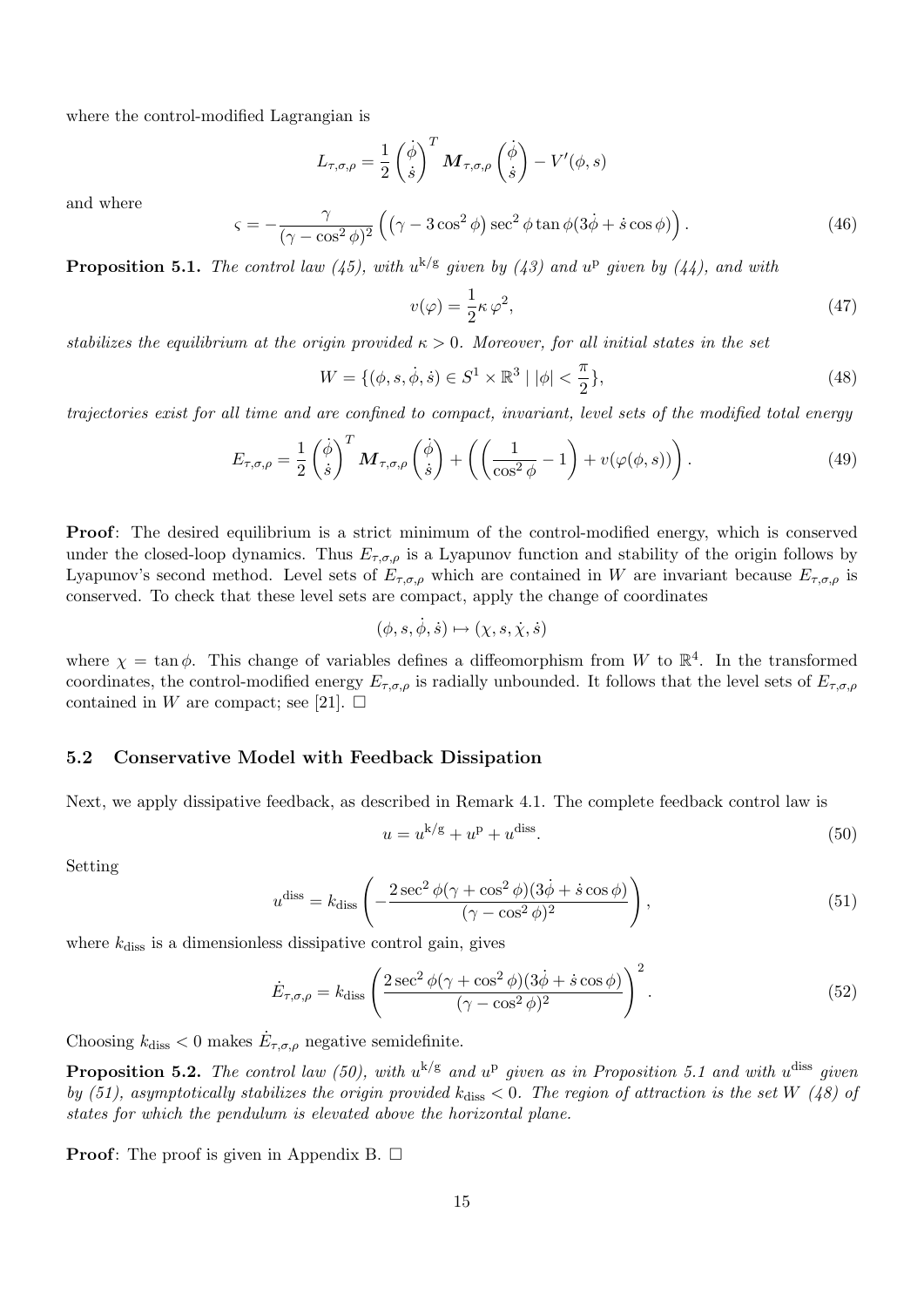#### 5.3 Dissipative Model

We have shown that one may choose  $\kappa$  to make the equilibrium a strict minimum of the control-modified energy  $E_{\tau,\sigma,\rho}$ . We have also shown that one may choose  $k_{\text{diss}}$  to drive  $E_{\tau,\sigma,\rho}$  to that minimum value, in the absence of other dissipative forces. Interestingly, when  $k_{\text{diss}} = 0$  and physical damping is present, the control law does not provide asymptotic stability. Suppose a damping force opposes the cart's motion in proportion to the cart's velocity. Suppose also that a damping moment opposes the pendulum's motion in proportion to the pendulum angular rate. This simple linear damping destabilizes the inverted equilibrium unless it is properly countered through feedback. This phenomenon is consistent with previous control designs based on the method of controlled Lagrangians, as discussed in [29].

Assume that the closed-loop system described in Section 5.1 is subject to (nondimensional) dissipative external forces of the form

$$
[F_{\alpha}] = -d_{\phi}\dot{\phi} \quad \text{and} \quad [F_{a}] = -d_{s}\dot{s}, \tag{53}
$$

where  $d_{\phi}$  and  $d_s$  are dimensionless damping constants. We assume that  $d_{\phi} > 0$ . The value of  $d_s$ , on the other hand, can be modified directly through feedback. Indeed, one may impose arbitrary dissipative forces in the controlled directions and may thus modify the components in the bottom row of the matrix  $\bf{R}$  through feedback. Regardless, it can be shown that there is no choice of linear feedback dissipation which makes inequality (40) hold for this example. (The proof is an extension of the proof of Lemma 4.2 in [26].) Because  $\dot{E}_{\tau,\sigma,\rho}$  cannot be made negative semidefinite when  $d_{\phi} > 0$ ,  $E_{\tau,\sigma,\rho}$  is no longer a Lyapunov function in this case.

Rather than search for a new Lyapunov function, we analyze nonlinear stability locally using Lyapunov's first method. That is, we examine the spectrum associated with the linearized dynamics. The local analysis provides a valuable assessment of the nonlinear controller's performance. In practice, one would not likely implement a nonlinear control law whose local performance compares poorly with available linear control laws.

As will be shown, the given controller, with an appropriate choice of linear feedback dissipation, is still quite effective at stabilizing the desired equilibrium. Moreover, even though we lose the Lyapunov function, and thus the proof of a large region of attraction, simulations suggest that the region of attraction remains quite large.

Encouraged by converse theorems for Lyapunov stability, one might search for a new Lyapunov function for the given controller. One approach might involve complementing  $\dot{E}_{\tau,\sigma,\rho}$  with another function, and an appropriately defined switching sequence, such that the pair of functions proves asymptotic stability; see [15], for example. A more challenging approach, perhaps, would be to seek a new modified energy for the given control law, for which the equilibrium is a minimum (or a maximum) and for which a dissipation inequality such as (40) can be made to hold with suitably defined feedback dissipation. (In the case of nonlinear damping, the inequality (40) would have to be modified. Nonlinear damping often arises in real systems, including the system considered here; see [26].) Additional freedom can be obtained in the matching process by relaxing the symmetry requirements and allowing a more general Ehresmann connection; see [5].

Linearizing the closed-loop equations about the desired equilibrium gives

$$
\dot{\mathbf{q}} = \mathbf{A}\mathbf{q} + \text{h.o.t.},\tag{54}
$$

where  $\mathbf{q} = [\phi \quad s \quad \dot{\phi} \quad s]^T$  is the state vector and the state matrix is

$$
\mathbf{A} = \begin{pmatrix} 0 & 0 & 1 & 0 \\ 0 & 0 & 0 & 1 \\ -a - 3b\kappa & -b\kappa & -\frac{d_{\phi}\gamma}{\gamma - 1} + 3c k_{\text{diss}} & \frac{d_{s}}{\gamma - 1} + c k_{\text{diss}} \\ 2a + 3b\kappa + \frac{1}{\gamma + 1} & b\kappa & -\frac{d_{\phi}}{\gamma - 1} - 3c k_{\text{diss}} & -\frac{d_{s}}{\gamma - 1} - c k_{\text{diss}} \end{pmatrix}
$$
(55)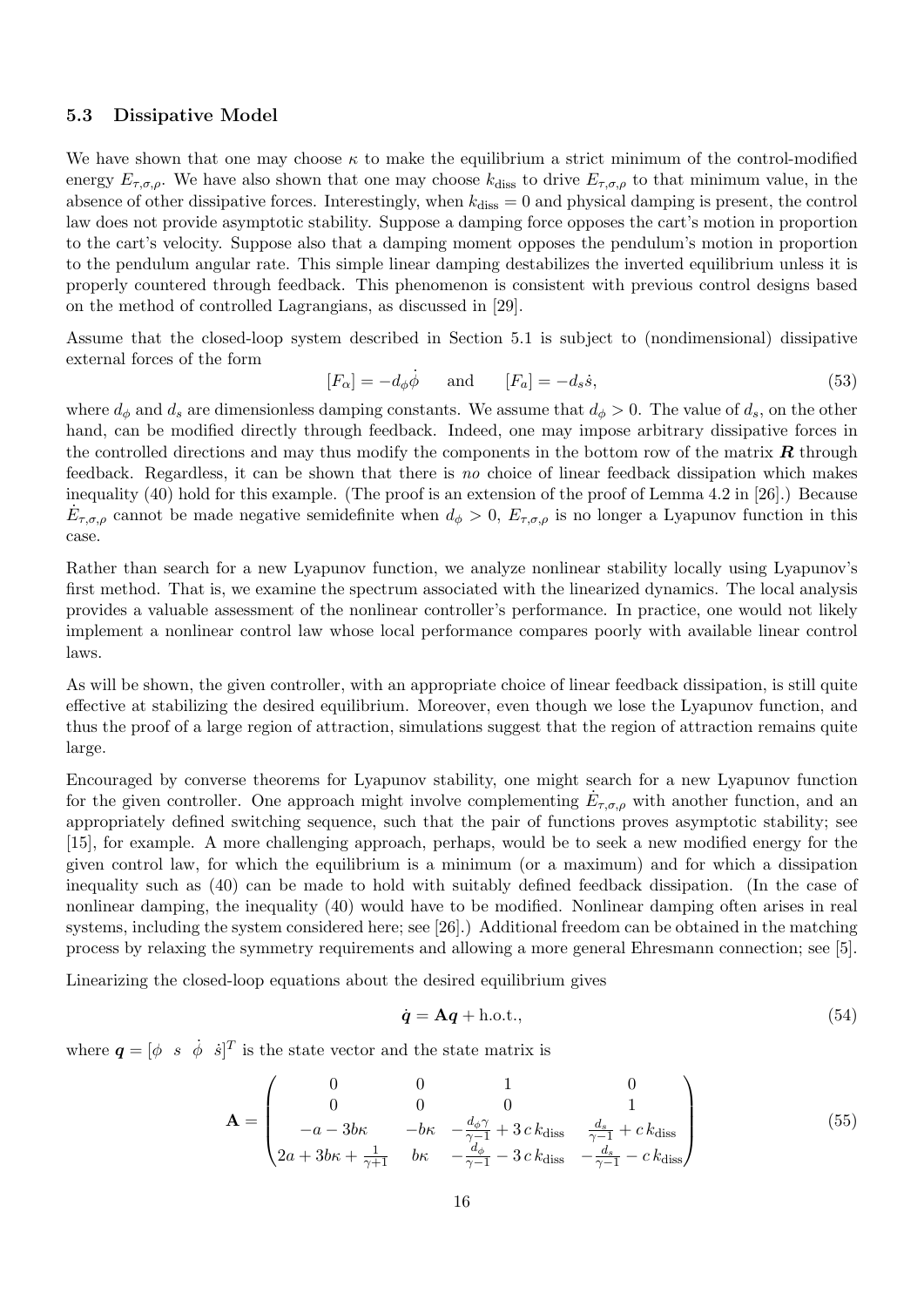with

$$
a = \frac{\gamma}{\gamma + 1}
$$
,  $b = \frac{\gamma - 1}{2(\gamma + 1)}$ , and  $c = \frac{2(\gamma + 1)}{(\gamma - 1)^3}$ .

We point out that  $\kappa$  and  $k_{\text{diss}}$  are control parameters and  $\gamma$  and  $d_{\phi}$  are system parameters. Because the dissipative force corresponding to the parameter  $d_s$  enters in the controlled direction, this parameter can be modified through feedback; still, we treat  $d_s$  as a system parameter. Because  $\gamma > 1$ , the constants a, b, and c are all positive. We examine stability in the  $\kappa$ - $k$ <sub>diss</sub> parameter space for different system parameter values. Specifically, using Routh's criterion, we find values of  $\kappa$  and  $k_{\text{diss}}$  such that every eigenvalue of A has a negative real part for given system parameter values. We use Routh's criterion to find conditions on  $\kappa$  and  $k_{\text{diss}}$  such that exponential stability is guaranteed.

The eigenvalues  $\lambda$  of **A** satisfy the fourth order polynomial

$$
\lambda^4 + p_3 \lambda^3 + p_2 \lambda^2 + p_1 \lambda + p_0 = 0 \tag{56}
$$

where the coefficients are

$$
p_0 = b\kappa
$$
  
\n
$$
p_1 = \frac{-d_s}{\gamma - 1} - b \, d_\phi \, \kappa - c \, k_{\text{diss}}
$$
  
\n
$$
p_2 = a + \frac{d_\phi d_s}{\gamma - 1} + 2b\kappa + c \, d_\phi \, k_{\text{diss}}
$$
  
\n
$$
p_3 = \frac{\gamma d_\phi + d_s}{\gamma - 1} - 2c \, k_{\text{diss}}
$$
\n(57)

Necessary and sufficient conditions for every eigenvalue to have negative real part are that

$$
p_0 > 0
$$
,  $p_1 > 0$ ,  $p_2 > 0$ , and  $p_3 > 0$ , 
$$
(58)
$$

and that

$$
\delta = p_2 p_3 - p_1 > 0
$$
  
\n
$$
\delta_1 = \delta p_1 - p_3^2 p_0 > 0.
$$
\n(59)

Figure 5: Stabilizing values of control parameters  $(d_{\phi} = d_s = 0)$  in gray shaded area.

First, consider the simpler case where there is no physical dissipation, i.e.,  $d_{\phi} = d_s = 0$ . Figure 5 shows the curves

$$
p_0 = 0
$$
,  $p_1 = 0$ ,  $p_2 = 0$ ,  $p_3 = 0$ ,  $\delta = 0$ ,  $\delta_1 = 0$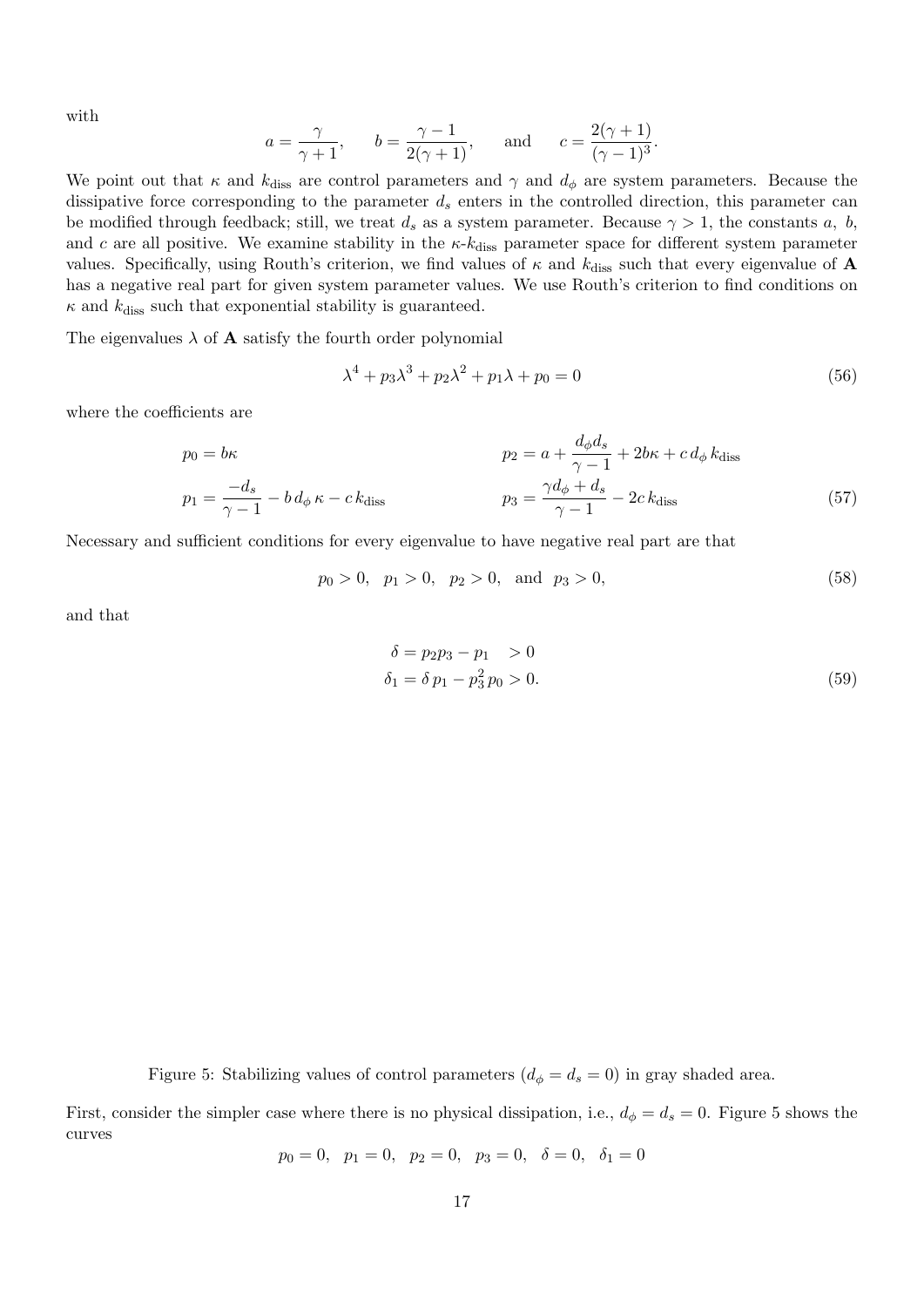in the  $\kappa$ - $k_{\text{diss}}$  plane. The hashed areas are control parameter values for which the conditions for asymptotic stability are violated. The region of stabilizing control parameter values is seen to be the entire fourth quadrant, which is consistent with Remark 4.1.

If  $d_s$  and  $d_\phi$  are nonzero, the region of stabilizing control parameter values shown in Figure 5 changes slightly.

**Proposition 5.3.** If  $\sqrt{2} > d_{\phi} \ge 0$  and  $d_s > -\gamma d_{\phi}$ , then there exist control parameter values  $\kappa$  and  $k_{\text{diss}}$ which exponentially stabilize the origin of the linearized dynamics  $(54)-(55)$ .

#### Proof: See Appendix C.

The proof of the above result also shows that if  $k_{\text{diss}} = 0$ , one can not find a stabilizing value of  $\kappa$  when  $d_s > 0$  and  $d_{\phi} > 0$ . That is, the control law developed for the conservative system model will fail to stabilize a system with generic, linear damping. One must introduce feedback dissipation to stabilize the system.

As an alternative to the feedback dissipation term (51), one may instead apply feedback which makes  $d_s$ negative. (Although we have treated  $d_s$  as a system parameter, the damping force associated with this parameter occurs in the controlled direction, so one may effectively change  $d_s$  through feedback.) If  $d_s$ satisfies  $-\gamma d_{\phi} < d_{s} < 0$ , one may obtain closed-loop stability even with  $k_{\text{diss}} = 0$ ; see the sketch on the right-hand side of Figure 6. Applying feedback to make  $d_s$  negative corresponds to reversing the natural damping force acting on the cart.

Proposition 5.3 asserts that, under quite reasonable conditions on the physical parameter values, there exist control parameter values which exponentially stabilize the linearized dynamics. For these parameter values, it follows from Lyapunov's first method that the nonlinear system is locally exponentially stable. In fact, simulations suggest that the region of attraction is once again the set  $W$  of states for which the pendulum is elevated above the horizontal plane. We point out that exponential stability of the linearized dynamics also implies that the control law is, at least locally, robust to small uncertainties in the model parameters.

Figure 6: Stabilizing control parameter values (in gray) for  $\gamma = 2$  and  $d_{\phi} = 0.1$  with (a)  $d_s = 0.05$  and (b)  $d_s = -0.05$ . The solid line is  $\delta_1 = 0$ ; the dashed line is  $\delta = 0$ .

Numerical results. Figure 6 shows the region of stabilizing control parameter values for particular values of the system parameters. We fix  $\gamma = 2$  and  $d_{\phi} = 0.1$  and consider the two cases  $d_s = 0.05$  and  $d_s = -0.05$ . Figure 6(a) shows that, when  $d_s = 0.05$ , the *k*-axis lies outside the region of stabilizing control parameter values. Thus, in absence of feedback dissipation (i.e., with  $k_{\text{diss}} = 0$ ), no value of the control parameter  $\kappa$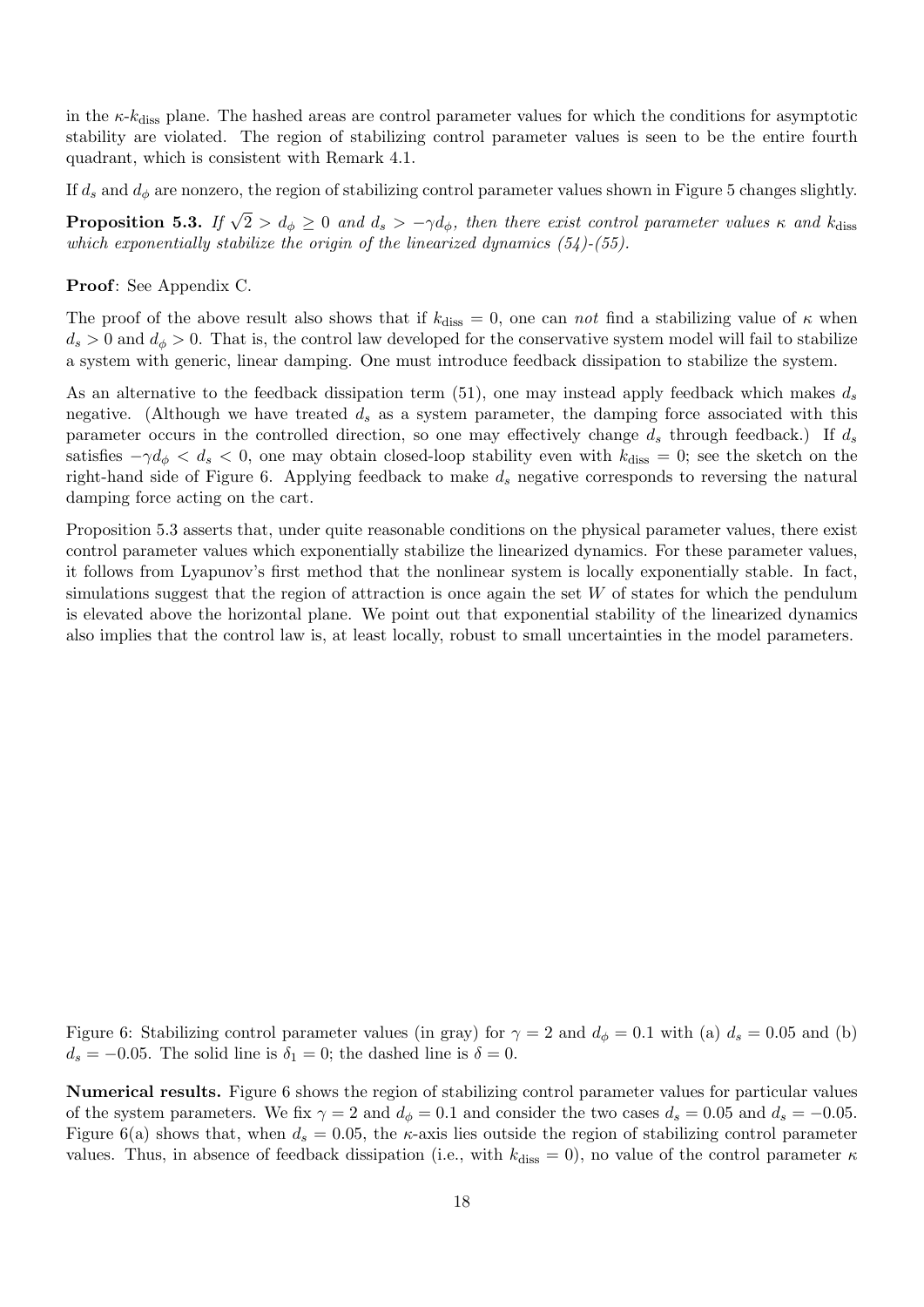can stabilize the system when  $d_s > 0$ . When  $d_s < 0$ , however, a portion of the  $\kappa$ -axis lies within the region of stabilizing control parameter values. This observation is illustrated in Figure 6(b) for the case  $d_s = -0.05$ .

Figure 7: Pendulum angle and cart location versus time with  $d_{\phi} = 0$  (solid) and  $d_{\phi} = 0.1$  (dashed).

Figure 8: Control-modified energy  $E_{\tau,\sigma,\rho}$  versus time with  $d_{\phi} = 0$  (solid) and  $d_{\phi} = 0.1$  (dashed). Note the non-monotonic convergence in the case where physical damping is present.

¿From Figure 6(b), we see that the values  $\kappa = 0.5$  and  $k_{\text{diss}} = -0.25$  lie in the region of stabilizing parameter values. Figure 7 shows closed-loop system trajectories with these parameter choices in response to the (nondimensional) initial conditions

$$
\phi(0) = \left(\frac{89}{90}\right)\frac{\pi}{2} \qquad s(0) = 0 \qquad \dot{\phi}(0) = \pi \qquad \dot{s}(0) = 0.
$$

Note that this initial state is far outside the region where the linearized equations provide a reasonable model for the nonlinear dynamics. It corresponds to an almost horizontal pendulum which is rotating downward. We assume a perfect actuator; the magnitude of the control force is unlimited and the actuator responds instantaneously to reference commands.

Figure 7 shows two cases. In the first case, denoted by solid lines, only feedback dissipation is applied  $(d_{\phi} = d_s = 0)$ . In the second case, denoted by dashed lines, there is also physical damping in the unactuated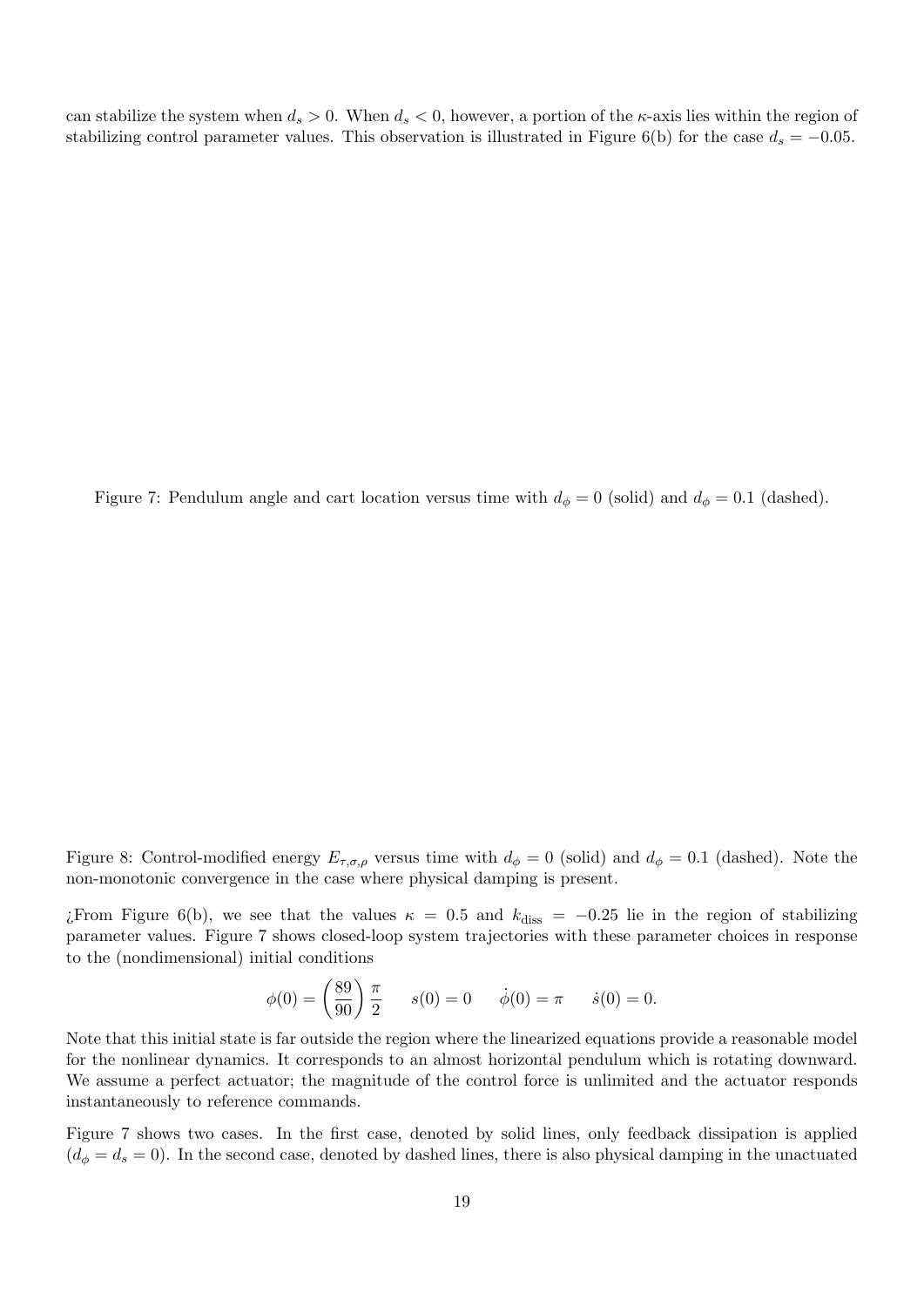direction ( $d_{\phi} = 0.1$ ) and "reversed damping" in the actuated direction ( $d_s = -0.05$ ). In both cases, the system converges to the desired equilibrium, although more slowly in the latter case.

Figure 8 shows the control modified energy for the two cases described above. In both cases, the energy decays to its minimum value. In the presence of physical damping, however, the function does not decay monotonically. The control-modified total energy is not a Lyapunov function when physical damping is present.

# 6 Conclusions

We have modified the method of controlled Lagrangians, as presented in [13] and [6], to include artificial gyroscopic forces in the closed-loop system. These forces conserve the feedback-modified system energy and thus preserve its role as a control Lyapunov function. The introduction of gyroscopic forces allows additional freedom which can be used to expand the basin of stability and to tune the closed-loop system performance. Having stabilized a given system in this way, one may introduce feedback dissipation in an effort to achieve asymptotic stability. While the approach described here is less general than the formulation given in [18], it is more algorithmic.

The control design technique was applied to the problem of stabilizing an inverted pendulum on a cart. The control-modified energy was constructed such that the desired equilibrium is a minimum. The addition of feedback dissipation provides asymptotic stability within a region of attraction that contains all states for which the pendulum is elevated above the horizontal plane. Despite these results, generic physical damping makes the control-modified energy rate indefinite, thus invalidating the nonlinear stability argument. However, in this case, linear stability analysis provides a range of system and control parameter values which ensure that the desired equilibrium is locally exponentially stable. Moreover, simulations suggest that the region of attraction remains quite large.

As is clearly demonstrated by the example described here, physical damping must be carefully considered for systems whose kinetic energy has been modified through feedback. In previous work, such as [29], the stabilization problem was broken into three steps. The first step involved stabilizing a conservative model of the system. Parameters for the control-modified kinetic energy metric were chosen in this step. The second step involved adding feedback dissipation to the conservative system model. The third step involved considering physical damping and, if necessary, modifying the system damping through feedback. It may be advantageous to instead consider physical damping at the outset, that is, to choose parameters for the control-modified kinetic energy metric and for feedback dissipation at the same time.

The example of a pendulum on a cart motivates further study. For example, encouraged by the local analysis and simulation results, one might take a more general approach to energy shaping to search for a true Lyapunov function for the given closed-loop system. Alternatively, one might consider the problem of proving (non-monotonic) convergence of the control-modified energy in cases where the rate of change is indefinite. Of the two possible approaches, the former is more consistent with the control design philosophy and is perhaps more promising.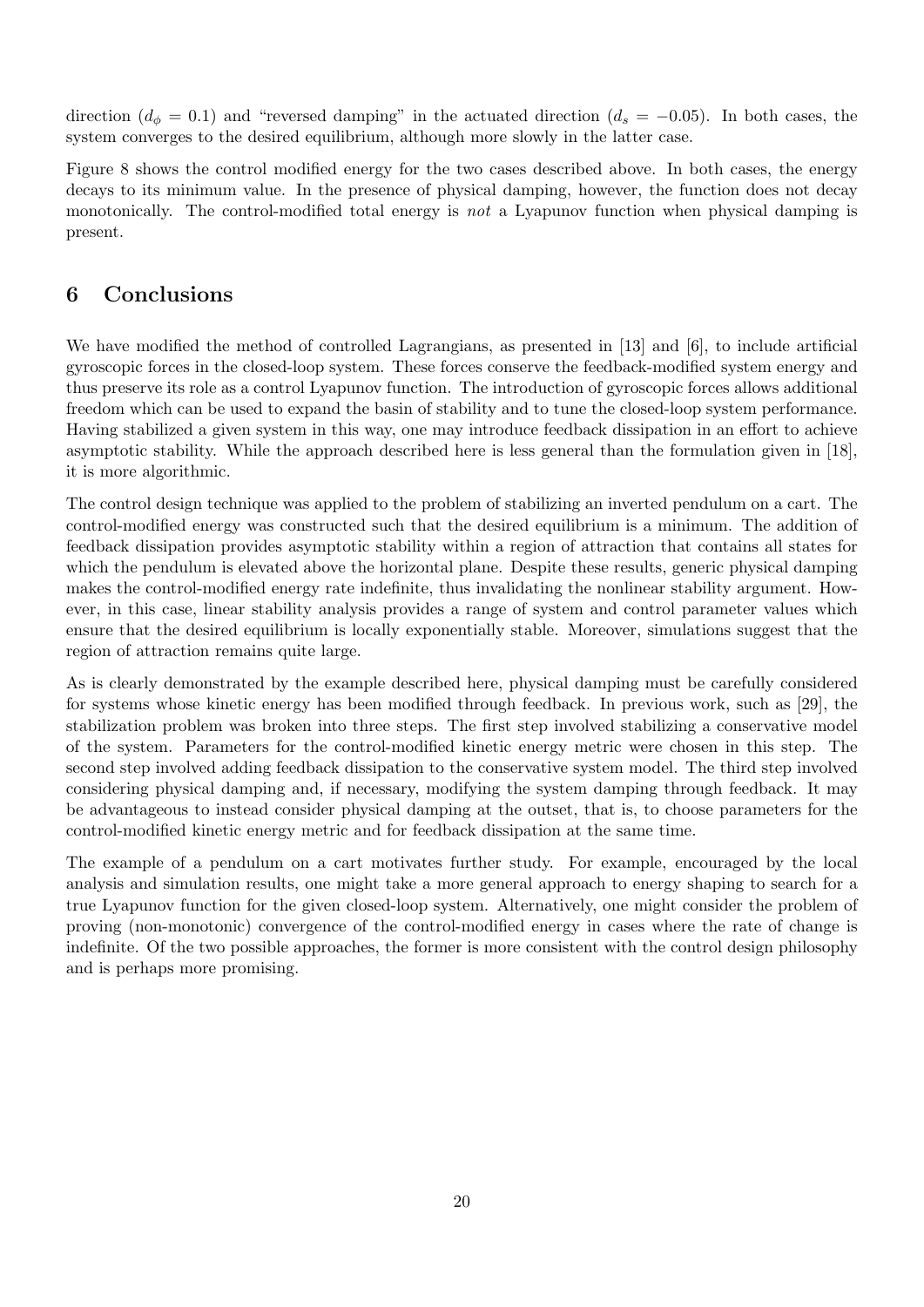## A The Potential Energy Matching Condition

The upper term of equation (29) requires that

$$
0 = \left(A_{\alpha\gamma} + (\zeta_{\alpha}^d + \tau_{\alpha}^d)\rho_{de}\tau_{\gamma}^e\right)B^{\gamma\beta}(-V_{,\beta}) - \left(A_{\alpha\gamma}B^{\gamma\delta}\zeta_{\delta}^b - (\zeta_{\alpha}^c + \tau_{\alpha}^c)\rho_{cd}D^{db}\right)(u_b^p - V_{,b}) + V'_{,\alpha}.
$$
 (60)

Noting that

$$
A_{\alpha\gamma}B^{\gamma\beta} = \delta^{\beta}_{\alpha} + \tau^{c}_{\alpha}\sigma_{cd}\tau^{d}_{\gamma}B^{\gamma\beta},\tag{61}
$$

from the definition (13) of  $A_{\alpha\beta}$ , we may rewrite (60) as

$$
0 = (-V_{,\alpha}) + \left(\tau_{\alpha}^c \sigma_{cd} \rho^{de} + (\zeta_{\alpha}^e + \tau_{\alpha}^e) \right) \left(\rho_{ef} \tau_{\gamma}^f B^{\gamma \beta}\right) (-V_{,\beta}) - \left(A_{\alpha \gamma} B^{\gamma \delta} \zeta_{\delta}^b - (\zeta_{\alpha}^c + \tau_{\alpha}^c) \rho_{cd} D^{db}\right) \left(u_b^p - V_{,\phi}\right) + V_{,\alpha}^{\prime}.
$$
 (62)

Using  $(32)$  in  $(62)$  gives

$$
0 = \tilde{V}_{,\alpha} + \left(\tau_{\alpha}^{c}\sigma_{cd}\rho^{de} + (\zeta_{\alpha}^{e} + \tau_{\alpha}^{e})\right)\left(-\rho_{ac}D^{cb}\left(u_{b}^{p} - V_{,b}\right) - V'_{,a}\right) - \left(A_{\alpha\gamma}B^{\gamma\delta}\zeta_{\delta}^{b} - (\zeta_{\alpha}^{c} + \tau_{\alpha}^{c})\rho_{cd}D^{db}\right)\left(u_{b}^{p} - V_{,b}\right) = \tilde{V}_{,\alpha} - \tau_{\alpha}^{c}\sigma_{cd}\left(D^{db}\left(u_{b}^{p} - V_{,b}\right) - \rho^{db}V'_{,b}\right) - (\zeta_{\alpha}^{c} + \tau_{\alpha}^{c})V'_{,c} - A_{\alpha\gamma}B^{\gamma\delta}\zeta_{\delta}^{b}\left(u_{b}^{p} - V_{,b}\right) = \tilde{V}_{,\alpha} - \left(\tau_{\alpha}^{c}\sigma_{cd}D^{db} + A_{\alpha\gamma}B^{\gamma\delta}\zeta_{\delta}^{b}\right)\left(u_{b}^{p} - V_{,b}\right) - \left(\tau_{\alpha}^{c}\sigma_{cd}\rho^{db} + \zeta_{\alpha}^{b} + \tau_{\alpha}^{b}\right)V'_{,b}
$$
(63)

Using the definition (31) of  $D^{ab}$  and the identity (61), equation (63) simplifies to

$$
0 = \tilde{V}_{,\alpha} - \left(\tau_{\alpha}^c \sigma_{cd} g^{db} + \zeta_{\alpha}^b\right) \left(u_b^{\mathrm{p}} - V_{,b}\right) - \left(\tau_{\alpha}^c \sigma_{cd} \rho^{db} + \zeta_{\alpha}^b + \tau_{\alpha}^b\right) V_{,b}'.\tag{64}
$$

Substituting the potential shaping portion of the control law

$$
u_a^{\rm p} = V_{,a} + D_{ac} \left( \tau_\gamma^c B^{\gamma\beta} V_{,\beta} - \rho^{cb} V_{,b}' \right)
$$

from equation (33) gives

$$
0 = \tilde{V}_{,\alpha} - \left(\tau_{\alpha}^c \sigma_{cd} g^{db} + \zeta_{\alpha}^b\right) D_{be} \left(\tau_{\gamma}^e B^{\gamma \beta} V_{,\beta} - \rho^{ef} V_{,f}'\right) - \left(\tau_{\alpha}^c \sigma_{cd} \rho^{db} + \zeta_{\alpha}^b + \zeta_{\alpha}^b\right) V_{,b}'.\tag{65}
$$

Collecting coefficients of the partial derivatives of  $V'$  gives the potential matching condition (34).

## B Proof of Proposition 5.2

Consider any compact, positively invariant set  $\Omega \subset W$ , where W is given in (48), and let E be the set of all points in  $\Omega$  at which  $\dot{E}_{\tau,\sigma,\rho} = 0$ :

$$
E = \{(\phi, s, \dot{\phi}, \dot{s}) \in \Omega \mid 3\dot{\phi} + \dot{s}\cos\phi = 0\}.
$$

Lasalle's invariance principle asserts that every trajectory starting in  $\Omega$  approaches the largest invariant set M contained in E as  $T \to \infty$ . If the set M contains only the equilibrium at the origin, it follows that the equilibrium is asymptotically stable. The set  $\Omega$  provides an estimate of the region of attraction.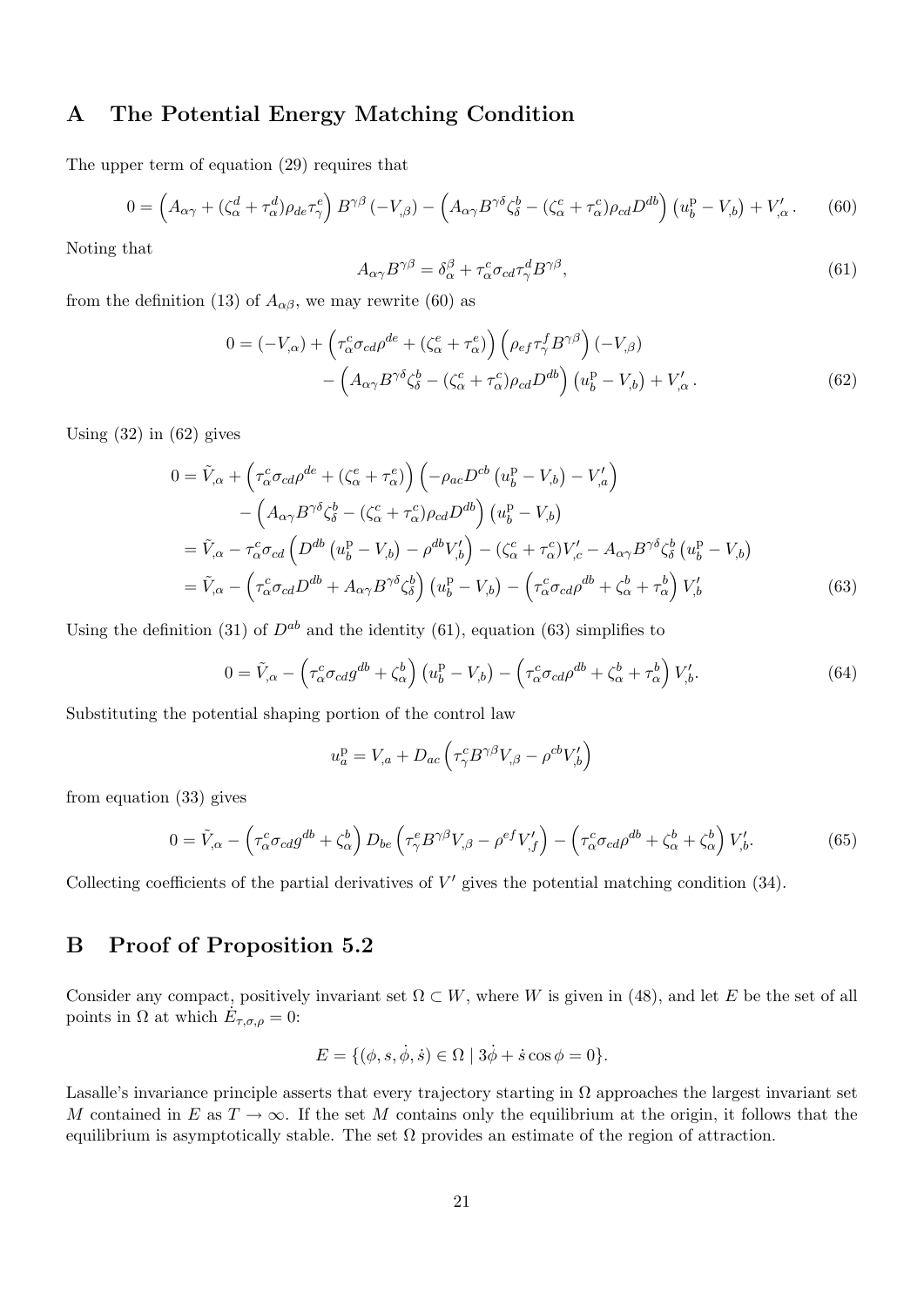By definition,  $E_{\tau,\sigma,\rho}$  is constant along trajectories contained in M. Also, since

$$
\frac{d}{dT}\varphi(\phi, s) = \frac{d}{dT}\left(s + 6 \arctanh\left(\tan\left(\frac{\phi}{2}\right)\right)\right)
$$

$$
= \sec \phi \left(3\dot{\phi} + \dot{s}\cos\phi\right),
$$

 $\varphi(\phi, s)$  is constant along trajectories contained in M. Noting that  $\varsigma$ , given in (46), is zero within the set M, the Euler-Lagrange equations restricted to this set are

$$
\frac{d}{dT}\frac{\partial L_{\tau,\sigma,\rho}}{\partial \dot{\phi}} = -\left(2\tan\phi\sec^2\phi + 3\kappa\varphi\sec\phi\right)
$$
\n(66)

$$
\frac{d}{dT}\frac{\partial L_{\tau,\sigma,\rho}}{\partial \dot{s}} = -\kappa\varphi.\tag{67}
$$

Because  $\varphi$  is constant, (67) implies that

$$
\frac{\partial L_{\tau,\sigma,\rho}}{\partial \dot{s}} = c_1 T + c_2
$$

where  $c_1 = -\kappa \varphi$  and  $c_2$  are constants. But, because the equilibrium is stable, trajectories in  $\Omega$  are bounded. This implies that  $c_1 = 0$  and  $c_2 = 0$ . Thus,  $\varphi(\phi, s) = 0$  and

$$
\frac{\partial L_{\tau,\sigma,\rho}}{\partial \dot{s}} = 0. \tag{68}
$$

Restricted to the set M, the momenta conjugate to  $\phi$  and s are

$$
\frac{\partial L_{\tau,\sigma,\rho}}{\partial \dot{\phi}} = \frac{2}{3} \sec^2 \phi \dot{s}
$$
 (69)

$$
\frac{\partial L_{\tau,\sigma,\rho}}{\partial \dot{s}} = \frac{2}{3} \sec \phi \dot{s}.\tag{70}
$$

It follows from (68) that  $\dot{s} = 0$ , since  $\sec \phi \neq 0$  in W. From (69), we see that

$$
\frac{\partial L_{\tau,\sigma,\rho}}{\partial \dot{\phi}} = 0.
$$

From (66), it follows that  $\phi = 0$ . Finally, since  $\varphi(\phi, s) = 0$  and  $\phi = 0$ , it follows that  $s = 0$  as well. Thus, for any  $\Omega \subset W$ , the set M contains only the origin. Asymptotic stability within the set W follows from Lasalle's invariance principle.

### C Proof of Proposition 5.3

We note that the coefficients  $p_0$  through  $p_3$  given in (57) are linear in  $k_{\text{diss}}$  and  $\kappa$ . For convenience, we let

$$
p_0 = -b_0 \kappa p_1 = a_1 - b_1 \kappa + c_1 k_{\text{diss}} p_2 = a_2 - b_2 \kappa + c_2 k_{\text{diss}} p_3 = a_3 + c_3 k_{\text{diss}} \tag{71}
$$

where the coefficients  $a_i$ ,  $b_i$  and  $c_i$  are defined by comparing with (57). Referring to (58), we have

$$
p_0 > 0 \Leftrightarrow -b_0 \kappa > 0
$$
  
\n
$$
p_1 > 0 \Leftrightarrow k_{\text{diss}} < \frac{b_1}{c_1} \kappa - \frac{a_1}{c_1}
$$
  
\n
$$
p_2 > 0 \Leftrightarrow k_{\text{diss}} > \frac{b_2}{c_2} \kappa - \frac{a_2}{c_2}
$$
  
\n
$$
p_3 > 0 \Leftrightarrow k_{\text{diss}} < -\frac{a_3}{c_3}
$$
\n(72)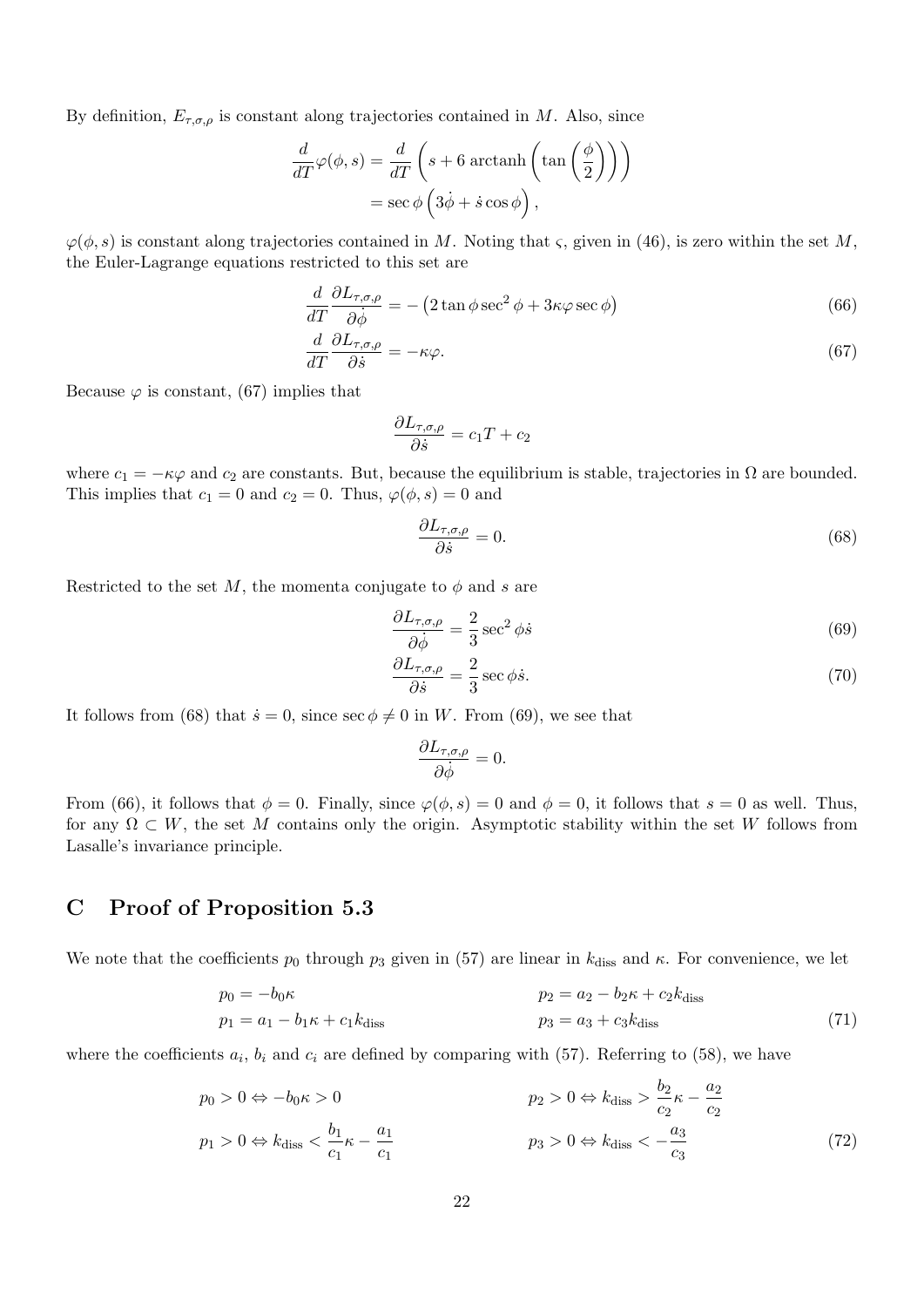The condition on  $p_0$  implies that  $\kappa > 0$ , since  $b_0 = -b < 0$ . The lines (in the  $\kappa$ - $k_{\text{diss}}$  plane)

$$
k_{\text{diss}} = -\frac{a_3}{c_3}, \quad k_{\text{diss}} = \frac{b_2}{c_2}\kappa - \frac{a_2}{c_2}, \quad k_{\text{diss}} = \frac{b_1}{c_1}\kappa - \frac{a_1}{c_1} \quad \text{and} \quad \kappa = 0
$$

are boundaries of stability. It can be checked that  $-\frac{a_2}{c_0}$  $\frac{a_2}{c_2} < -\frac{a_1}{c_1}$  $\frac{a_1}{c_1} < 0$  and  $\frac{b_2}{c_2} < \frac{b_1}{c_1}$  $\frac{b_1}{c_1} < 0$  for  $0 < d_\phi <$ √ 2. The two lines  $p_1 = 0$  and  $p_2 = 0$  have negative slopes and negative  $k_{\text{diss}}$ -axis intercepts. Moreover, the line  $p_2 = 0$  is steeper than  $p_1 = 0$  when  $d_{\phi} < \sqrt{2}$  and the  $k_{\text{diss}}$ -axis intercept of  $p_2 = 0$  is greater in magnitude than that of  $p_1 = 0$ . Assume that  $d_s > -\gamma d_\phi$ , so that the line  $p_3 = 0$  is above the  $\kappa$  axis. See Figure 9.

Next, we need  $\delta > 0$  where

$$
\delta = p_2 p_3 - p_1. \tag{73}
$$

We make the following observations:

• By the definition (73) of  $\delta$ , we see that

$$
p_2 = p_1 = 0 \Rightarrow \delta = 0
$$
 and  $p_3 = p_1 = 0 \Rightarrow \delta = 0$ .

Thus the curve  $\delta = 0$  passes through the intersection of  $p_1 = 0$  with  $p_2 = 0$  and also through the intersection of  $p_1 = 0$  with  $p_3 = 0$ .

• Using  $(71)$  and  $(73)$ , we have

$$
\delta = 0 \Rightarrow (a_3 + c_3 k_{\text{diss}})(a_2 - b_2 \kappa + c_2 k_{\text{diss}}) - (a_1 - b_1 \kappa + c_1 k_{\text{diss}}) = 0
$$
  

$$
\Rightarrow \kappa = \frac{(a_3 + c_3 k_{\text{diss}})(a_2 + c_2 k_{\text{diss}}) - (a_1 + c_1 k_{\text{diss}})}{b_2 (a_3 + c_3 k_{\text{diss}}) - b_1}.
$$
 (74)

It can be seen that

$$
\kappa \to \pm \infty \quad \text{as} \quad k_{\text{diss}} \to -\frac{a_3}{c_3} + \frac{b_1}{b_2 c_3} \tag{75}
$$

Thus the line  $k_{\text{diss}} = -\frac{a_3}{c_3}$  $\frac{a_3}{c_3} + \frac{b_1}{b_2c}$  $\frac{b_1}{b_2c_3}$  is an asymptote for  $\delta = 0$ . Also  $\frac{b_1}{b_2c_3} = \frac{d_{\phi}}{4c} > 0$ . This implies that the asymptote lies above the line  $p_3 = 0$ . From (74), we see that

$$
\kappa \to \frac{c_2 k_{\text{diss}}}{b_2} + \frac{a_2}{b_2} + \frac{a_3 c_2 - c_1}{c_3 b_2} \quad \text{as} \quad k_{\text{diss}} \to \pm \infty. \tag{76}
$$

Now,  $p_2 = 0$  has the form

$$
k = \frac{c_2 k_{\text{diss}}}{b_2} + \frac{a_2}{b_2}
$$

This means that the asymptote given by (76) is parallel to  $p_2 = 0$  and to the right since

$$
\frac{a_3c_2 - c_1}{c_3b_2} = \frac{(\gamma d_{\phi} + d_s)d_{\phi}}{4b(\gamma - 1)} + \frac{1}{4b} > 0
$$

since  $d_s > -\gamma d_{\phi}$ .

The observations made so far are illustrated in Figure 9. The asymptotes given in (75) and (76) are shown by dashed lines. There are two possible cases. In the first case, shown in Figure  $9(a)$ , the point of intersection of the lines  $p_1 = 0$  and  $p_2 = 0$  lies below the point of intersection of  $p_1 = 0$  and  $p_3 = 0$ . In the second case, shown in Figure 9(b), the point of intersection lies above that of  $p_1 = 0$  and  $p_3 = 0$ . Since  $\delta = 0$  is quadratic in  $k_{\text{diss}}$  and linear in  $\kappa$ , it cannot intersect  $p_1 = 0$  or  $p_2 = 0$  at points other than those shown by the filled circles. Thus, the possible branches of  $\delta = 0$  must be as shown in Figure 9, for the cases considered above.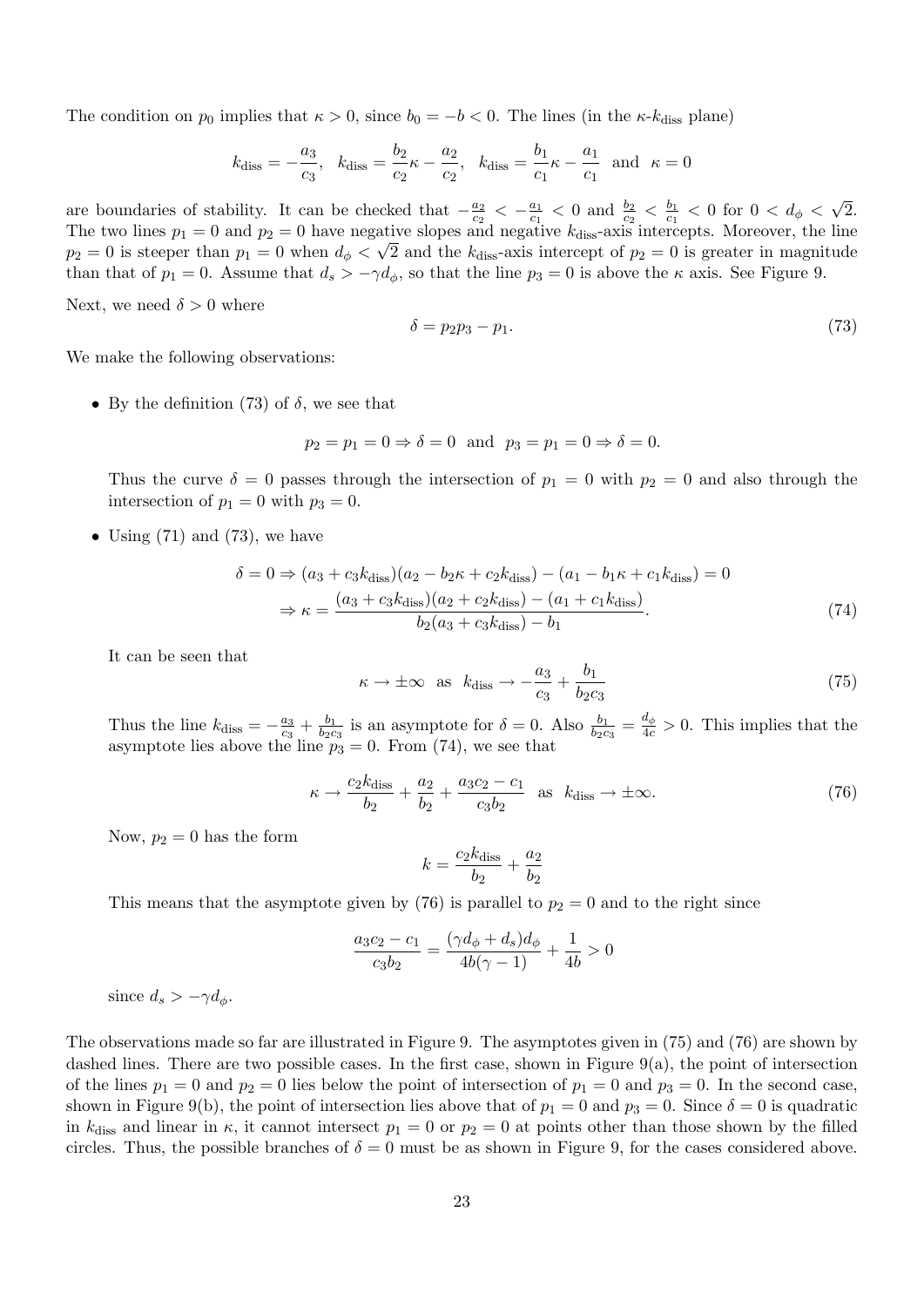Figure 9: Preliminary boundaries for stabilizing control parameter values. Hashes denote regions where the conditions for exponential stability are violated.

The above observations help us to determine the possible regions of stabilizing control parameter values. At the origin,

$$
\delta = p_3 p_2 - p_1 = a_3 a_2 - a_1 > 0 \text{ since } a_3, a_2 > 0 > a_1
$$

Thus, by continuity of  $\delta$  in  $\kappa$  and  $k_{\text{diss}}$ , the possible region of stabilizing control parameter values  $(\delta > 0)$ lies between the curves for  $\delta = 0$  in one case (Figure 9(a)) and does not lie between the curves in the other case (Figure 9(b)).

Next, we need

$$
\delta_1 = \delta p_1 - p_3^2 p_0 > 0.
$$

Thus  $\delta_1 = 0$  forms another boundary on the range of stabilizing parameter values.

• Note that

$$
\begin{aligned}\n\delta_1 &= 0 & \text{when} & \delta &= 0 \text{ and } p_3 = 0, \\
\text{and when} & \delta &= 0 \text{ and } p_0 = 0, \\
\text{and when} & p_1 &= 0 \text{ and } p_3 = 0, \\
\text{and when} & p_1 &= 0 \text{ and } p_0 = 0.\n\end{aligned}
$$

Thus the curve  $\delta_1 = 0$  passes through the intersections of  $\delta = 0$  with  $p_0 = 0$  and  $p_3 = 0$  and also through the intersections of  $p_1 = 0$  with  $p_0 = 0$  and  $p_3 = 0$ .

• One can check that

$$
0 = \delta_1 = ((a_3 + c_3k_{\text{diss}})(a_2 - b_2\kappa + c_2k_{\text{diss}}) - (a_1 - b_1\kappa + c_1k_{\text{diss}}))(a_1 - b_1\kappa + c_1k_{\text{diss}})
$$
  
+  $(a_3 + c_3k_{\text{diss}})^2b_0\kappa$   

$$
\Rightarrow 0 = (a_3 + c_3k_{\text{diss}})b_2 - b_1 \text{ for large } \kappa
$$
  

$$
\Rightarrow k_{\text{diss}} = -\frac{a_3}{c_3} + \frac{b_1}{b_2c_3} \text{ for large } \kappa.
$$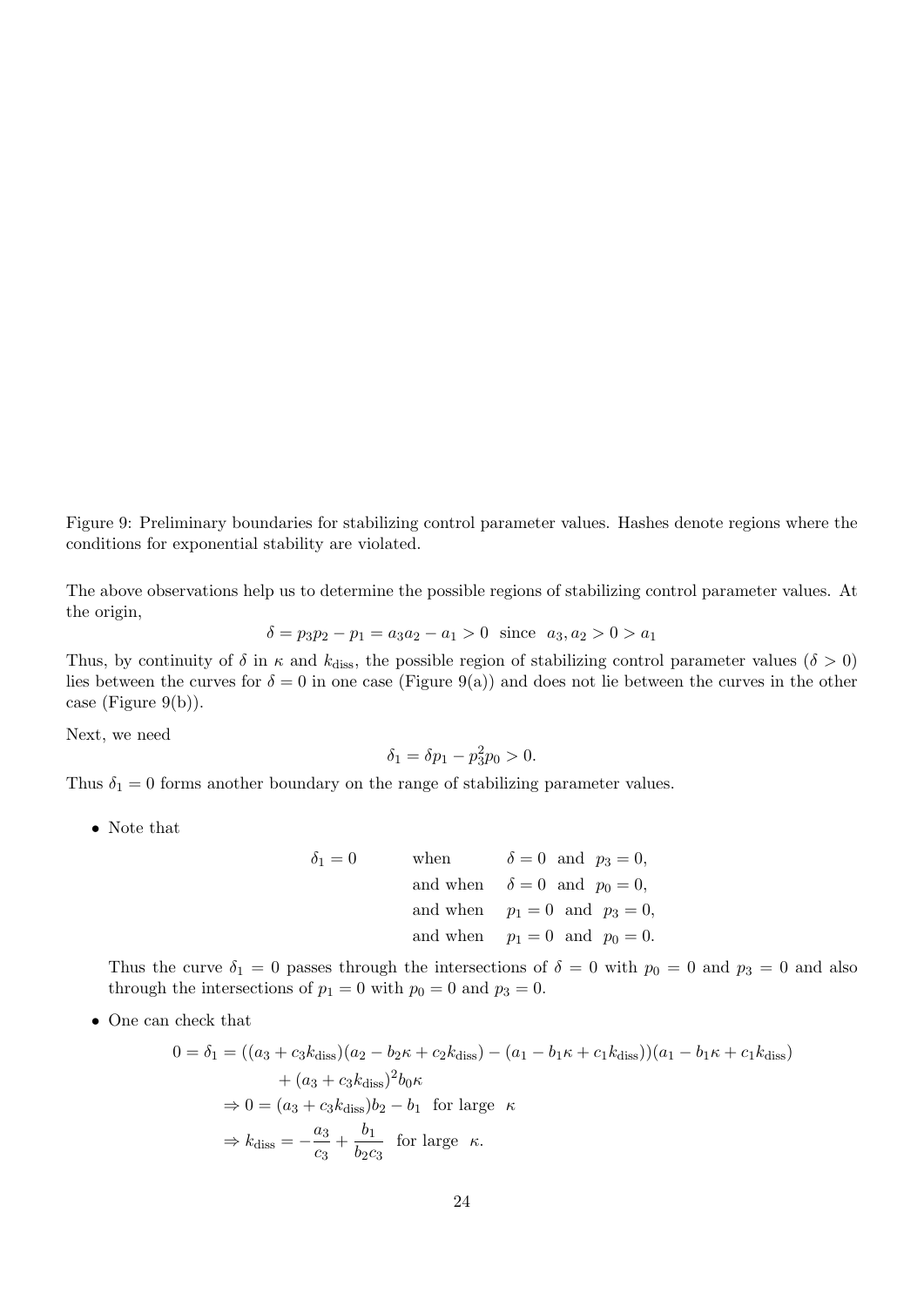Thus  $k_{\text{diss}} = -\frac{a_3}{c_3}$  $\frac{a_3}{c_3} + \frac{b_1}{b_2c}$  $\frac{b_1}{b_2c_3}$  is an asymptote for  $\delta_1 = 0$ .

• We note that  $\delta_1 = 0$  is quadratic in  $\kappa$  and cubic in  $k_{\text{diss}}$ . This means that for a given  $k_{\text{diss}}$ , there can be two roots for  $\kappa$  (including repeated roots) or none. Likewise, for a given  $\kappa$ , there can be three roots for  $k_{\text{diss}}$  (including repeated roots) or one.

The above observations, along with an examination of Figure 9, give a clear idea about the nature of  $\delta_1 = 0$ . This is schematically shown in Figure 10 where  $\delta_1 = 0$  is sketched along with the other curves. Figure 10(a) corresponds to the case discussed in Figure 9(a) and Figure 10(b) corresponds to the case discussed in Figure 9(b).

Figure 10: Sketch showing the region of stabilizing control parameter values (in gray).

The crucial observation is that there is some part of  $\delta_1 = 0$  that lies in the fourth quadrant. At the origin  $(\kappa = k_{\text{diss}} = 0),$ 

$$
\delta_1 = (a_3a_2 - a_1)a_1 < 0,
$$

since  $a_3$ ,  $a_2 > 0 > a_1$ . Thus, by the continuity of  $\delta_1$  in  $\kappa$  and  $k_{\text{diss}}$ ,  $\delta_1 > 0$  inside the  $\delta_1 = 0$  loop as shown in Figure 10. The region of stabilizing control parameter values is shown in gray in Figure 10. This completes the proof.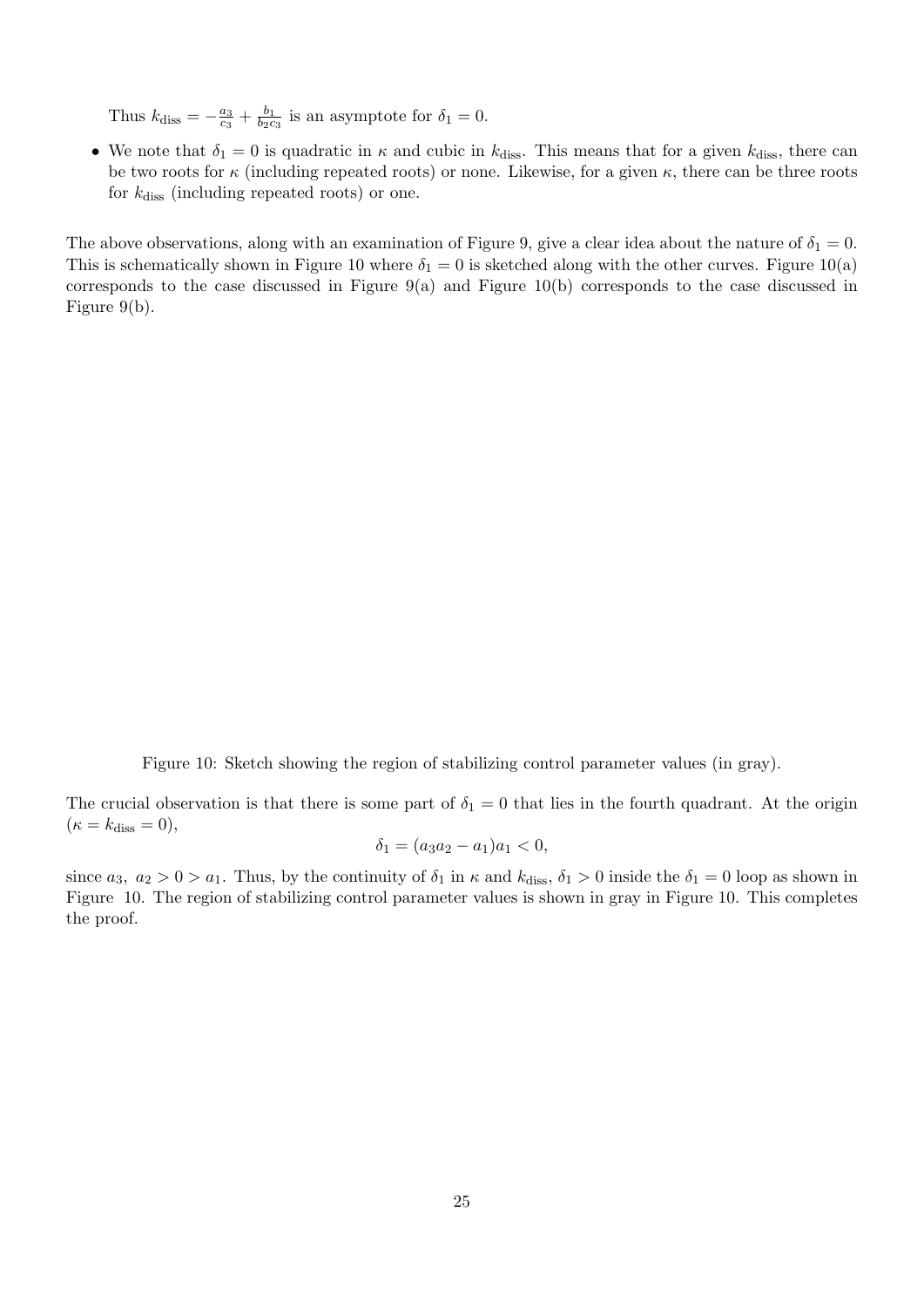# References

- [1] Acosta JA, Ortega R, Astolfi A. Interconnection and damping assignment passivity-based control of ´ mechanical systems with underactuation degree one. Proc American Control Conf. Boston, MA. 2004, pp 3029–3032.
- [2] Auckly D, Kapitanski L, White W. (2000), Control of nonlinear underactuated systems. Comm Pure Appl Math 2000; 53: 354–369.
- [3] Auckly D, Kapitanski L. On the λ-equations for matching control laws. SIAM J Control Optim 2002; 41(5): 1372–1388.
- [4] Blankenstein G, Ortega R, van der Schaft A. The matching conditions of controlled Lagrangians and IDA-passivity based control. Int J Control. 2002; 75(9): 645–665.
- [5] Bloch AM. Nonholonomic mechanics and control. Springer-Verlag, New York, NY 2003.
- [6] Bloch AM, Chang DE, Leonard NE, Marsden JE. Controlled Lagrangians and the stabilization of mechanical systems II: Potential shaping. IEEE Trans Automatic Control 2001; 46(10): 1556–1571.
- [7] Bloch AM, Krishnaprasad PS, Marsden JE, Ratiu, TS. Dissipation induced instabilities. Ann Inst H Poincaré, Analyse Nonlinéaire 1994; 11: 37-90.
- [8] Bloch AM, Krishnaprasad PS, Marsden JE, Sánchez de Alvarez G. Stabilization of rigid body dynamics by internal and external torques. Automatica 1992; 28(4): 745–756.
- [9] Bloch AM, Leonard NE, Marsden JE. Stabilization of mechanical systems using controlled Lagrangians. Proc IEEE Conf Decision and Control. San Diego, CA. 1997, pp 2356–2361.
- [10] Bloch AM, Leonard NE, Marsden JE. Matching and stabilization by the method of controlled Lagrangians. Proc IEEE Conf Decision and Control. Tampa, FL. 1998, pp 1446–1451.
- [11] Bloch AM, Leonard NE, Marsden JE. Potential shaping and the method of controlled Lagrangians. Proc IEEE Conf Decision and Control. Phoenix, AZ. 1999, pp 1653–1657.
- [12] Bloch AM, Leonard NE, Marsden JE. Stabilization of the pendulum on a rotor arm by the method of controlled Lagrangians. Proc Int Conf Robotics and Automation. Detroit, MI. 1999, pp 500–505.
- [13] Bloch AM, Leonard NE, Marsden JE. Controlled Lagrangians and the stabilization of mechanical systems I: The first matching theorem. IEEE Trans Automatic Control 2000; 45(12): 2253–2270.
- [14] Bloch AM, Leonard NE, Marsden JE. Controlled Lagrangians and the stabilization of Euler-Poincaré mechanical systems. Int J Robust and Nonlinear Control (Special Issue on Control of Oscillatory Systems) 2001; 11(3): 191–214.
- [15] Branicky MS. Multiple Lyapunov functions and other analysis tools for switched and hybrid systems. IEEE Trans Automatic Control 1998; 43(4): 475–482.
- [16] Bullo F, Lewis AD. Geometric control of mechanical systems. Springer-Verlag, New York, NY 2004. (To appear.)
- [17] Chang DE. Controlled Lagrangian and Hamiltonian systems. PhD Thesis, California Institute of Technology.
- [18] Chang DE, Bloch AM, Leonard NE, Marsden JE, Woolsey CA. The equivalence of controlled Lagrangian and controlled Hamiltonian systems for simple mechanical systems. ESAIM: Control, Optimisation, and Calculus of Variations (Special Issue Dedicated to JL Lions) 2002; 8: 393–422.